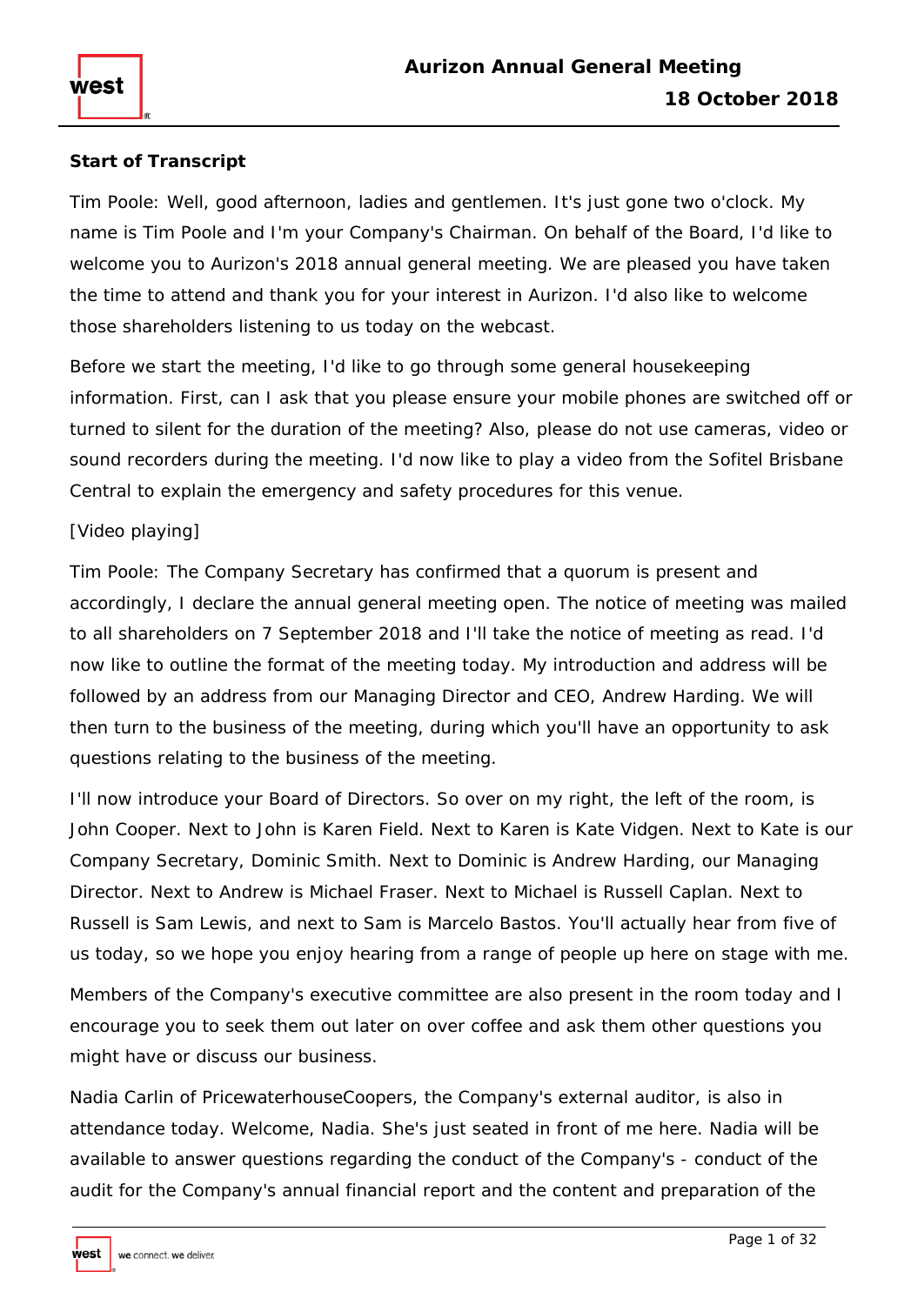audit report.

I'll now turn to my meeting address. I'd like to start by acknowledging the traditional owners of this land and pay my respects to the elders both past, present and future. I also extend my respect to all Aboriginal and Torres Strait Islander people here today. This was, is, and will always be the traditional lands of the Turrbal and Jagera people.

I'm pleased to report to you on the solid financial and operational performance of our Company during the 2018 financial year. As a result of transformation initiatives and improved earnings in our coal and bulk businesses, we increased our underlying earnings before interest and tax by 6% to \$941 million and within guidance.

The Aurizon team has worked hard on transforming our business, and I'd like to congratulate them for exceeding the \$380 million three-year transformation target with \$134 million of benefits delivered during the 2018 financial year. These transformation benefits have taken costs permanently out of the business and improved our overall productivity.

The simplified Business Unit structure we implemented in mid-2017 is starting to generate results. Since 2017, the coal business has secured 10% growth in contracted tonnages, adding new customers and supporting growth for existing customers. Haulage volumes increased by 7% to 212.4 million tonnes during the 2018 financial year.

Last year, we outlined a turnaround plan for our Bulk business. I am pleased to say that this is making progress, returning to profitability during the 2018 financial year. The Bulk team's disciplined approach to lift efficiency, reduce costs and prioritise customer service delivered \$32 million in benefits.

In the Network business, 229.6 million tonnes of coal were carried across our Central Queensland Coal Network on the back of the continuing demand for high quality Queensland coal in Asia.

Turning to safety, it is disappointing that we saw a deterioration in our performance in the 2018 financial year. This includes injuries to employees and operational incidents such as derailments. One of the reasons performance deteriorated was the introduction of tougher injury metrics and reporting in July last year. This higher hurdle was necessary to drive and stretch our safety performance.

This was just the first step in a broader program of work in safety that is now well underway across the business, and Andrew will speak in more detail on this program in his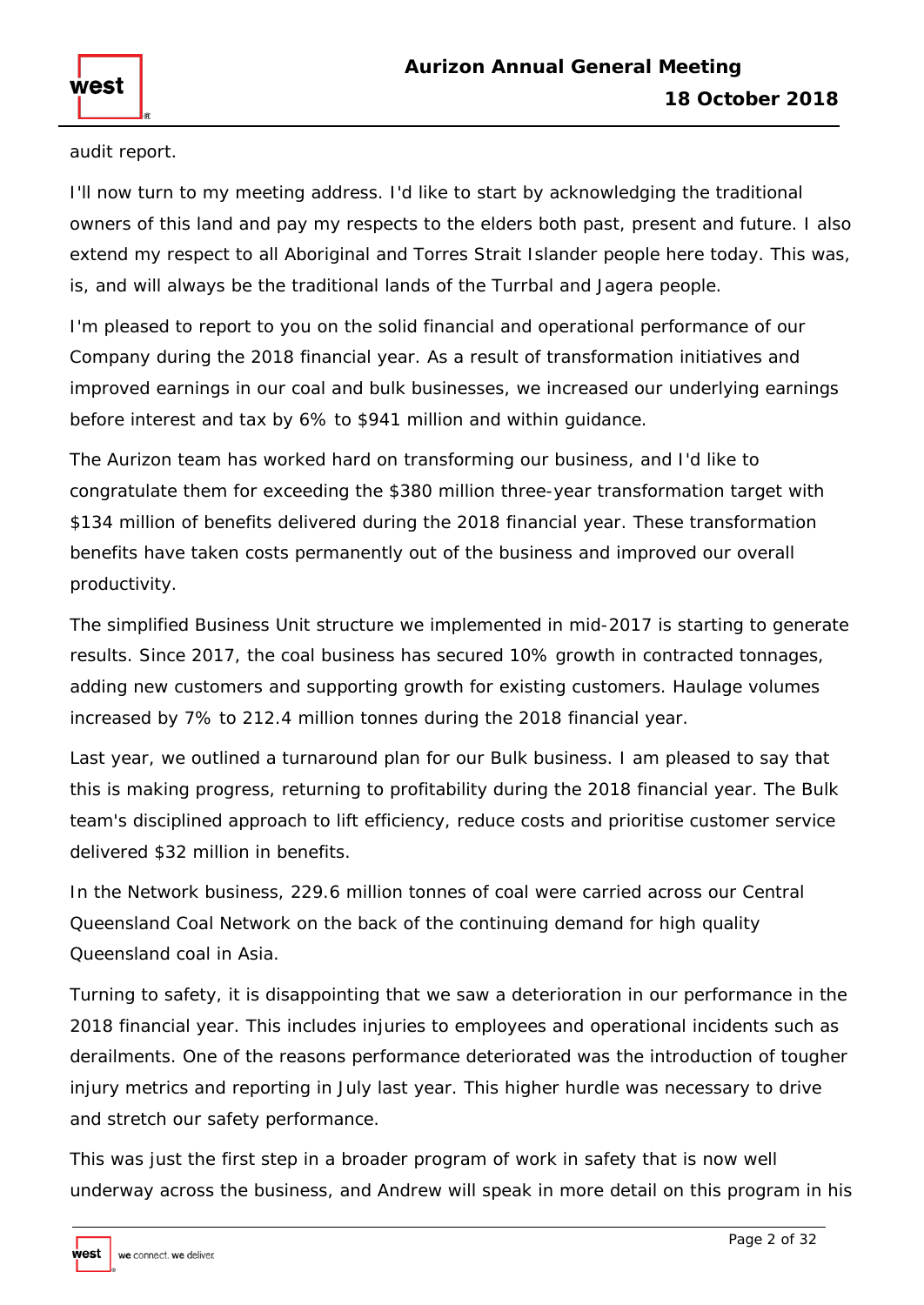address shortly.

west

Looking now to the current financial year, we are facing some challenges and you may recall these were detailed in August during our 2018 financial year reporting. In Bulk, the ending of two iron ore haulage contracts in Western Australia will impact our earnings by approximately \$50 million. However, we expect benefits from our turnaround plan to partly offset those lost earnings.

In our Network business, we continue to face regulatory challenges as we seek a fairer outcome from the Queensland Competition Authority in respect of the UT5 Access Undertaking. In the absence of receiving a fair price for the risks we are required to accept, we will be constrained in investing in the Central Queensland Coal Network and delivering the level of performance our customers want so as to grow their businesses.

The Aurizon Board and management team are determined to achieve a fairer outcome in respect of UT5 and we are actively pursuing commercial, regulatory and legal solutions.

The other regulatory challenge has been the divestment of our loss-making intermodal business, and there are three parts to this:

The first, the interstate intermodal business, which covered our intermodal operations outside of Queensland, was closed with effect from 31 December last year.

The second part is the Queensland intermodal business and you may have seen that last week, we announced that Aurizon has executed a sale agreement with Linfox to acquire our Queensland intermodal business. As part of this transaction, we are pleased that Aurizon will provide rail line haul services and some other terminal services to Linfox pursuant to a 10-year arrangement.

We note that the Australian Competition and Consumer Commission has confirmed it will not oppose the sale to Linfox. The sale to Linfox is subject to the Federal Court lifting an injunction that currently compels Aurizon to continue to operate the Queensland intermodal business until final orders of the court. This will form part of the Federal Court proceedings scheduled to commence on 19 November 2018.

We are absolutely looking forward to this matter being resolved, as the agreement with Linfox will offer job security to more than 300 operational employees and continuity of service to our customers.

With respect to the third part of this divestment, we will continue to seek clearance of the sale of the Acacia Ridge terminal to Pacific National through the Federal Court proceedings.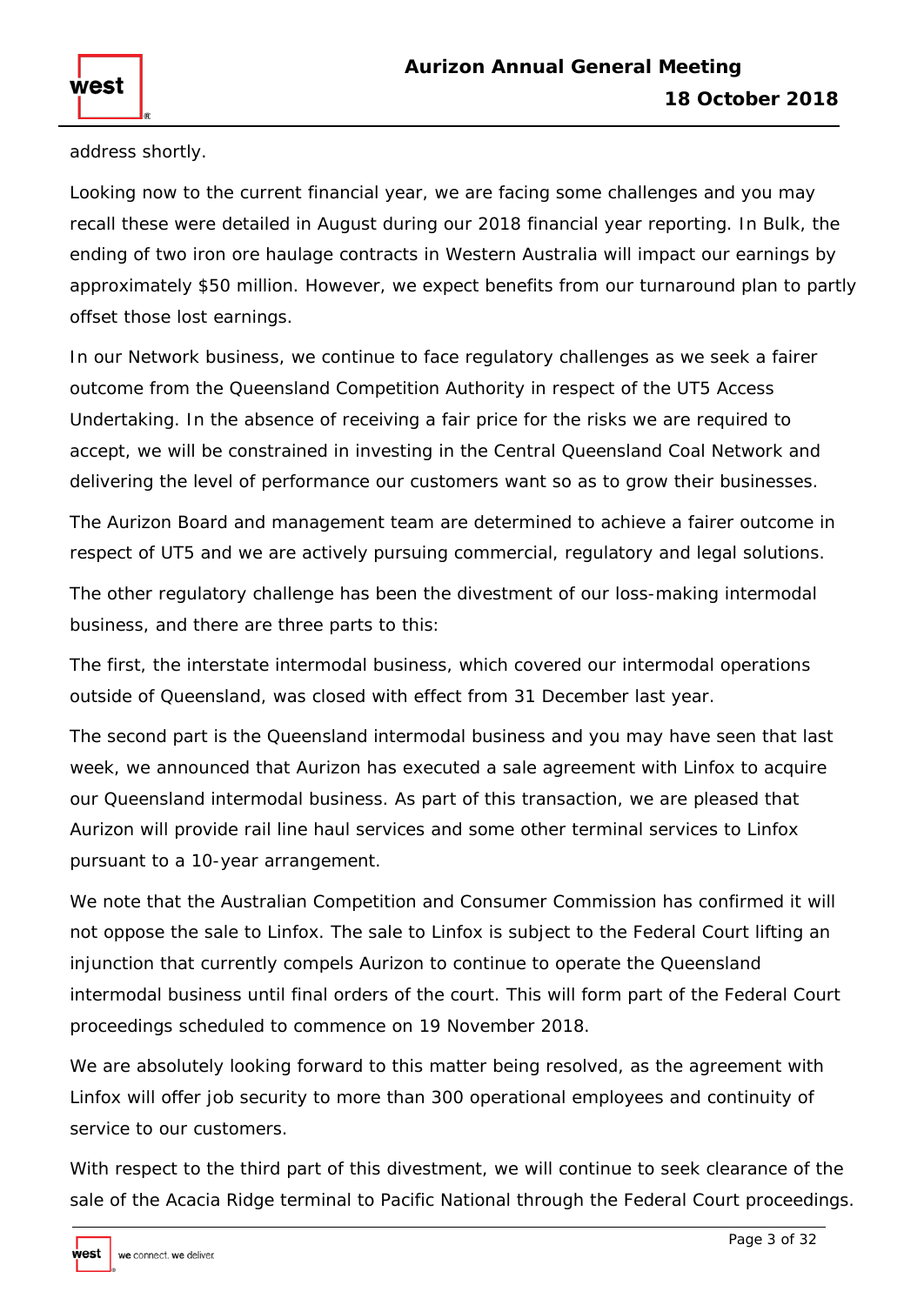Exiting the intermodal market and focusing on bulk, coal and network are central to the Company's revised strategy which we released in June this year. We will concentrate our efforts on what we do well. We will pursue business in growing and profitable markets and we will leverage the talents of our employees to deliver strong customer and shareholder outcomes.

In resetting the strategy, extensive analysis was undertaken on bulk commodity markets to understand future demand scenarios. We expect there to be significant export growth in mineral markets and we will seek out opportunities that have scale, proximity and fit to our strategy and where we believe we can offer an efficient rail solution.

In our Coal business, we've started new railings in Queensland for QCoal, Baralaba and Bounty Mining, while in New South Wales, we expect to start railings for MACH Energy later this financial year. We are expecting to see 2% compound annual growth in the export of Australian thermal and metallurgical coal over the next 10 years, reflecting the strong demand for these products from Asia.

When we look at steel-making metallurgical coal over the coming decades, India is expected to be the single largest driver of seaborne demand. Australia supplies around 90% of India's imports, which is positive for our customers, the supply chain and the broader economy.

As a company, we have always been transparent about our acceptance of climate change signs and the physical and transition risks that could affect our business. We understand and support a sensible and measured transition to more renewable sources of energy.

I indicated earlier that we undertake thorough analysis to inform our outlook for the commodities that we haul. This includes assessing projections from external agencies such as the International Energy Agency. More than 95% of Australian thermal coal is delivered to Asia, primarily to meet demand for the continued reliance of and investment in coalfired energy generation.

We also note that the International Energy Agency's new policy scenario forecasts thermal coal generation in Southeast Asia to increase by 113% percent to 655 terawatt hours by 2030. Given the growing metallurgical and thermal coal needs of Asia and the quality and cost competitiveness of Australian coal, we are confident in the opportunity for our business to support the transportation of our customers' coal into seaborne markets for many years.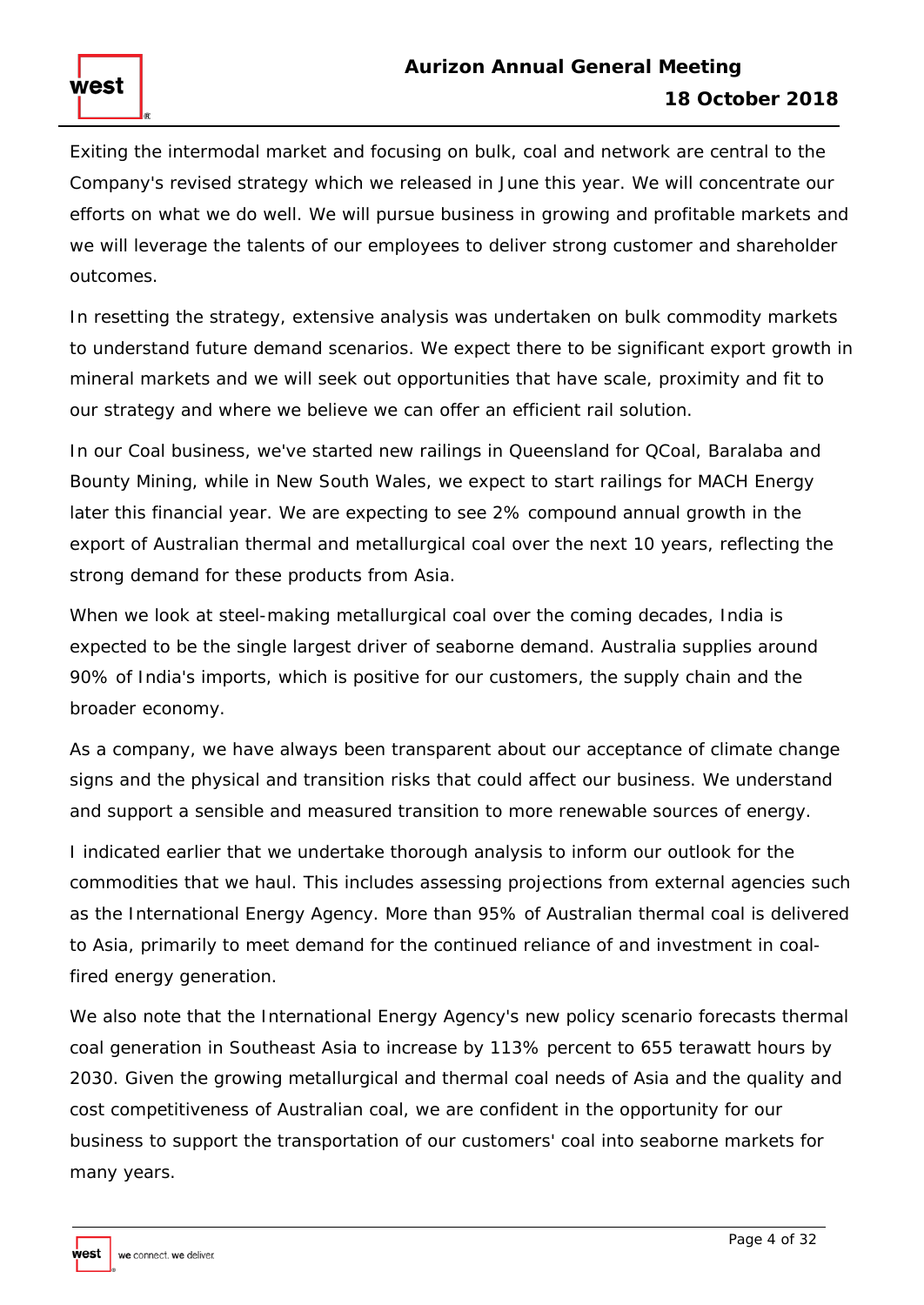As a large Australian company with a predominantly regional footprint, we recognise the role we play in sustaining strong communities. More than 75% of our 5000 employees live and work in regional communities of Australia. While we have our grassroots sponsorship programs such as our Community Giving Fund, we also contribute by providing employment opportunities, contracting local providers and suppliers.

At Board level, we are committed to providing oversight and strategic direction to social, environment and economic risks and to ensuring appropriate disclosure through our annual sustainability report. If you haven't had the opportunity to do so yet, I encourage you to visit our website to read our 2018 sustainability report.

In November last year, we welcomed Marcelo Bastos as a director of Aurizon. Marcelo's operational focus and experience in the resources industry has added another dimension to board discussions, and you'll hear from Marcelo shortly.

Today we are also farewelling Karen Field as a director of Aurizon. Karen joined the board of Aurizon in April 2012. She has been the chair of our Safety, Health and Environment Committee since May 2013 and has overseen a significant improvement in our safety, health and environment performance during that time. Karen, on behalf of the board, can I say thank you for your outstanding contribution? It's been a joy to have you on board and we wish you the absolute best in your future endeavours, so thank you.

In closing, I'd like to acknowledge the support of our communities where our employees and work and where our trains travel each day. Thank you to our long-term customers and to those who are new to Aurizon this year. We thank you for your support as we reshape our company and strategy to deliver better outcomes for your business. Thank you to our shareholders. We are committed to managing your investment responsibly and effectively, and where possible, returning surplus capital to our shareholders.

This past financial year, we have distributed \$762 million to shareholders through dividends and share buybacks, which demonstrates this commitment.

Finally, on behalf of our Board, I'd like to thank our employees for their hard work and commitment. It has been a challenging year in many respects but change and renewal are important to our long-term success.

The momentum achieving in continuously improving business outcomes is reflected in the company's solid financial results for 2018. For the 2019 financial year, I confirm we are on track with the EBIT and tonnage guidance provided at our results presentation in August.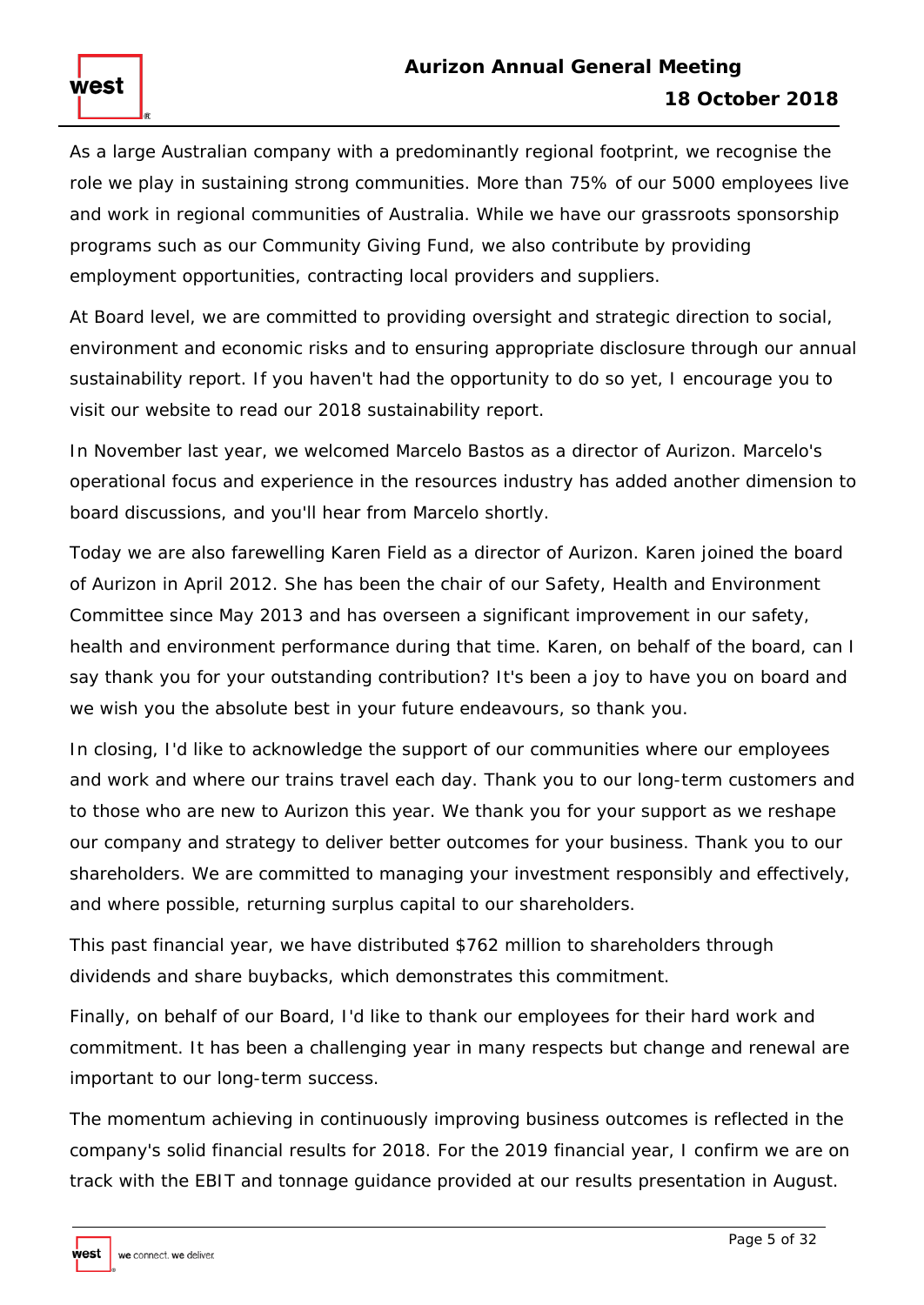The Board remains confident the business is well-positioned to deliver on its strategy and continue to drive value for our customers and our shareholders. With that, I'd now like to hand over to Andrew Harding to address you. Thank you.

Andrew Harding: Thank you, Tim, and good afternoon. The Chairman has provided an excellent summary of the 2018 financial year performance, major challenges for this financial year and the outlook in our key markets. I want to build on Tim's comments with examples of great work across the company that is improving performance and creating value for you.

I will talk to three topics: progress for the first quarter of the 2019 financial year: the technology opportunity for your Company and safety inclusion and community at Aurizon.

We have started the quarter well, finalising bargaining on two enterprise agreements - the staff agreement in Queensland and the coal operations agreement in New South Wales. Only last week, employees voted up the Western Australia rail operations agreement. These are modern, competitive agreements that cover approximately 1400 of our employees. They provide the Company with the flexibility to be more responsive to market changes and reward employees for their contribution to productivity improvements.

We are aligning our enterprise agreements with the new Business Unit structure. Bargaining has commenced on the coal agreement, the bulk agreement and the infrastructure agreement in Queensland. Workplace agreements should reflect the requirements of respective businesses and the need to be accountable for operational and financial performance.

Another positive was last week's announcement of the sale agreement with Linfox to acquire our Queensland intermodal business as outlined by the Chairman. We've been clear in our rationale to exit the loss-making intermodal business. It is a legacy business in a market that we're unable to effectively compete in and did not align with the Company's core strengths.

However, providing the rail linehaul services to Linfox fits our strategy and enables us to leverage our capability in bulk haulage. The transaction is a great outcome in creating new business for bulk, retaining jobs for employees and service continuity for customers.

Now to operational performance. Today, we released our above-rail tonnages for the July to September quarter, which show a decrease of 8% compared to the corresponding period in 2017. Tonnages in our bulk business are down 19% compared to this time last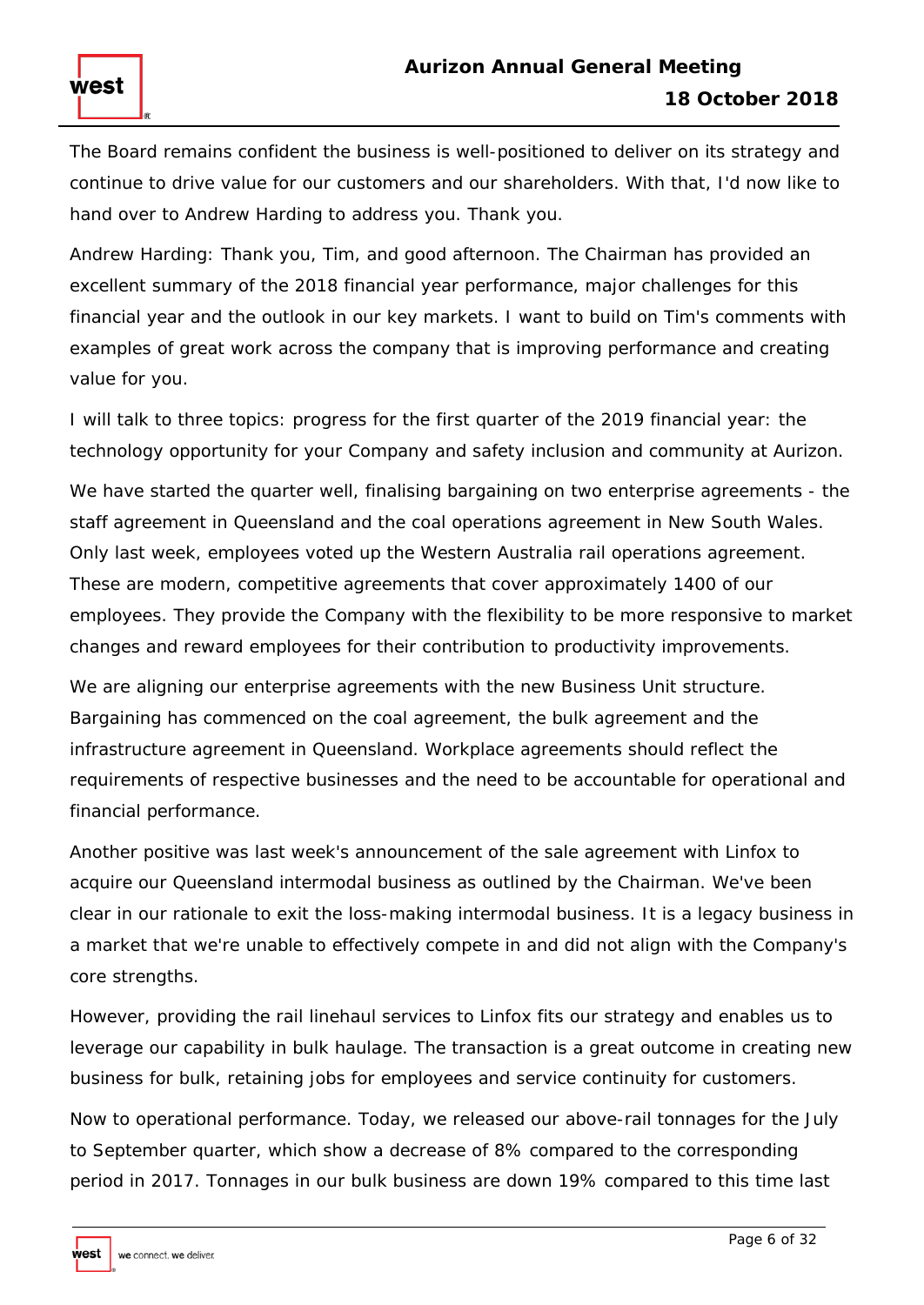year. This is largely due to Cliffs' early termination of its iron ore haulage contract in June of 2018 following the sale of its mine to an operator with its own rolling stock fleet and their complete exit of the Australian market.

In coal haulage, tonnages are down 5% against the prior period. This was as a result of some one-off impacts, including industrial action and a major derailment caused by another operator's service in New South Wales and ongoing supply chain constraints in Queensland.

Despite these setbacks, our above-rail coal volume guidance for the year remains at between 215 and 225 million tonnes, taking into account no major weather incidents or market changes.

Going forward, our productivity initiatives will be largely led by technology improvements supported by the skills of our people. Technology investment will be at the forefront of our journey to be simpler, smarter and safer in delivering services to customers. I am sponsoring a project of work called Precision Railroading, which is centred around three principles. The first is to plan with precision, the second is to deliver with discipline, and the third is to always look for ways to continuously improve while delivering safely.

The goal is to improve the on-time departures and arrivals and overall performance of our trains on the Central Queensland Coal Network. In doing this, we deliver greater value for our customers and the total supply chain. To give perspective, in Central Queensland each week we carry more than 3 million tonnes of coal on 400 train services from 14+ mines to five export terminals on the coast.

There are many initiatives we are delivering under this multi-year project. For example, we've deployed train scheduling technology that replaces manual systems. Scheduling the 400-odd trains each week used to take around two days, given the huge variability across the logistics task. The new technology now assesses more than 300,000 train scheduling options within hours. It is done with a level of precision that delivers the absolute optimum in train scheduling and asset utilisation.

Other examples of technology being rolled out on our trains includes a system that transmits real-time information about the condition of the locomotive and the way the driver is handling the train. It is not unlike the telematics we are increasingly seeing in our cars that promote safer, more efficient driving.

Remember that our coal trains weigh around 12,000 tonnes, so there are benefits in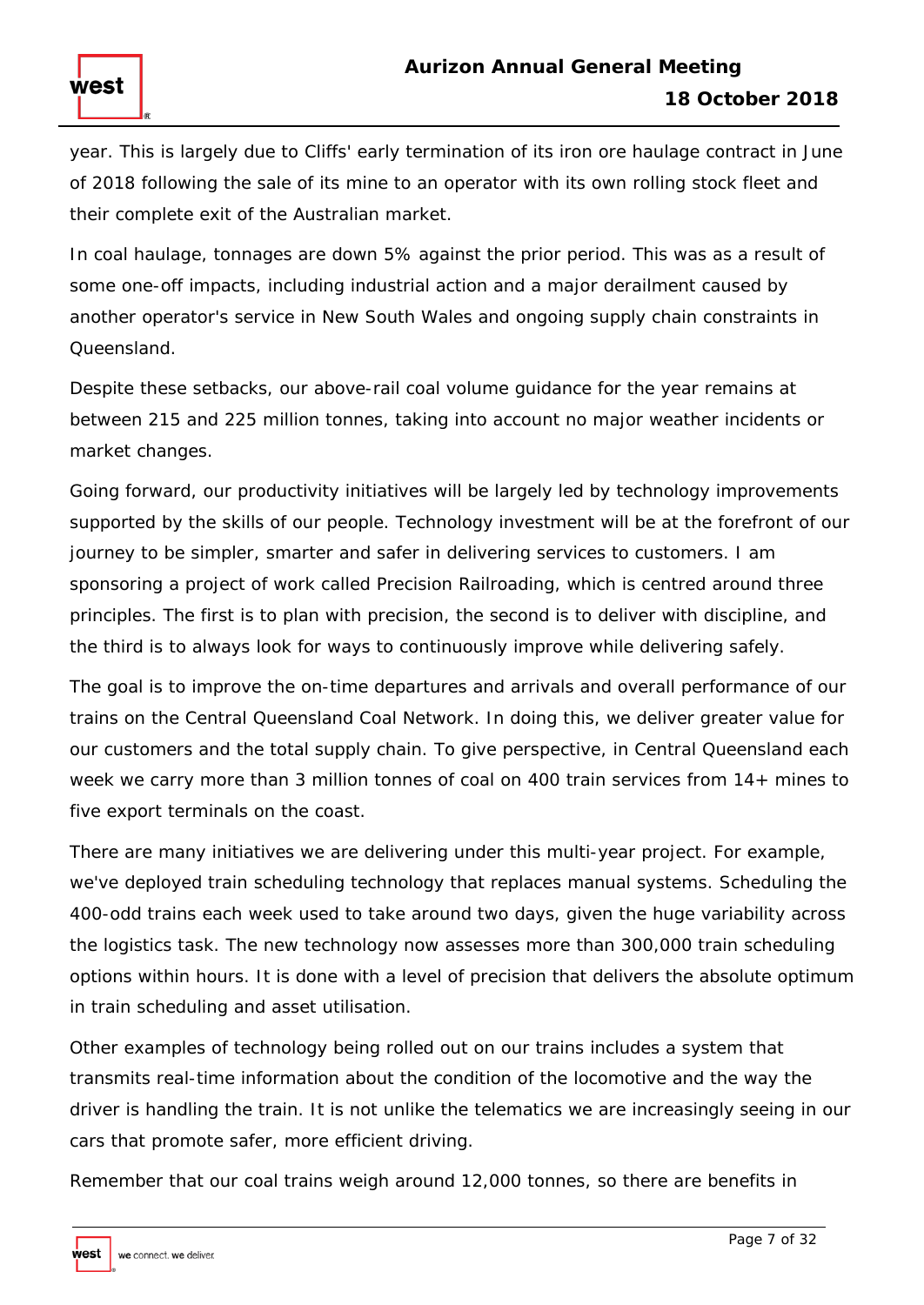improved operational and safety performance. This data helps deliver fuel savings, a smaller carbon footprint and less wear and tear on rolling stock.

We are also expanding our industry-leading condition monitoring program, which improves the reliability and dramatically reduces the maintenance cost for locomotives and wagons. We have six of these supersites deployed in central Queensland and are now installing this technology in the Hunter Valley.

These trackside supersites capture more than 200,000 photographs on each train passing at normal operating speed. It enables us to identify faults in real-time and to fix them before they become costly maintenance problems or safety issues for our employees. This means in a change in the routine for our rolling stock maintainers. Instead of inspecting trains with torches at night time and looking for potential issues, they now know about our issues in advance so that they can prepare to fix them rather than find them.

It also means we can extend our visual maintenance inspection schedules from 21 days to 42 days, which keeps trains safely in service longer. These examples highlight that productivity, cost and safety improvements should go hand in hand when it comes to new technology.

We're absolutely committed to our core value of safety. This core value does not change, regardless of our different priorities each day. Our safety culture has matured over the past decade and I see the commitment from employees to work safely and look out for their mates.

While performance has improved, it is not where it should be and we need to redouble our efforts towards our goal of ZEROHarm. We have seen a disappointing deterioration in our safety statistics over the past 12 months, including some significant derailments. Our goal is to drive down the frequency and ultimately eliminate these high-risk events.

We're implementing a long-term program to lift the bar on safety. It will improve capability of our leaders, strengthen safety culture and ensure our systems and technology are simpler to use. Rail safety isn't just important for our employees and contractors but also for the people in the communities where we operate.

Our employees play a key role in raising awareness of safe behaviour around the rail corridor, not only at work but also by presenting at schools and community events. This is just one role our employees play in building better communities. They also participate in community activities such as events to raise awareness of domestic violence, mental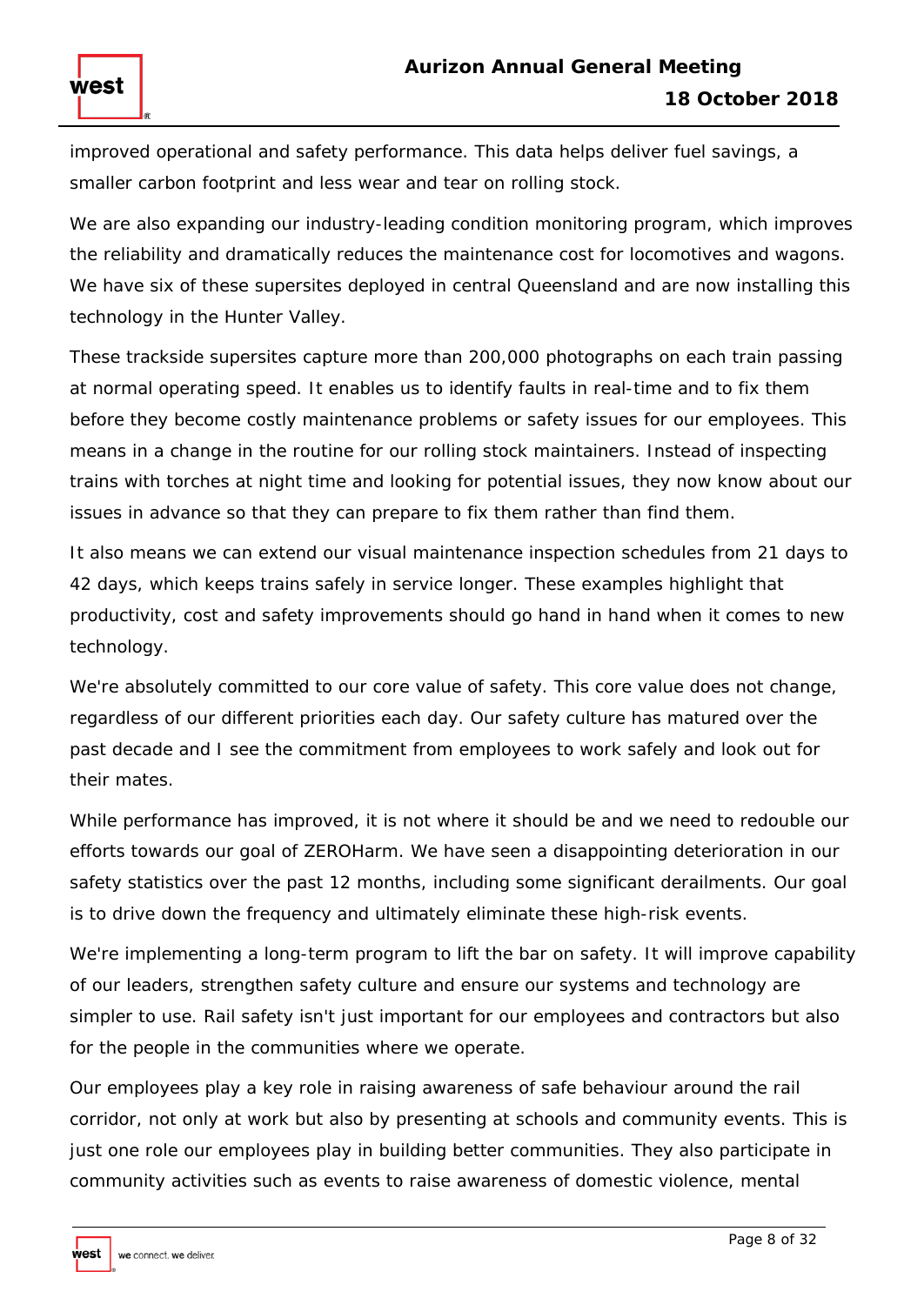health or providing career advice to young people.

west

Teams across our operations also get behind initiatives such as NAIDOC Week, Wear It Purple Day and RU OK? Day. I'm proud to lead a company where employees, regardless of their role, are keen to contribute to a more inclusive and resilient community. More inclusive workplaces are also more productive and profitable and likely to have engaged employees who stay with the company.

In the lead-up to this year's NAIDOC Week, we released our second Reconciliation Action Plan, or our RAP. Our new RAP sets out our commitments to reconciliation for the next three years. The priorities are building relationships in local communities, supporting local suppliers and career opportunities for our existing Aboriginal and Torres Strait Islander workforces. We've made great progress in doubling the percentage of Aboriginal and Torres Strait Islander employees in our workforce from approximately 2.5% in 2012 to more than 5% today.

With our operations spanning Queensland, New South Wales and Western Australia, we recognise the importance of contributing in the communities where we operate. One of the ways we give back is through our Community Giving Fund, a cash grant program aimed at supporting not-for-profit community programs.

In the past financial year, we supported 42 very worthwhile projects and charities. Our current round is open for applications until next Friday and includes additional funding support for drought-affected communities.

The outcomes we've achieved in the past financial year could not have been possible without our talented and dedicated team of employees. I would like to thank them for their contributions and for striving to reach our vision of being the first choice for bulk commodity transport solutions. I also reiterate the Chairman's appreciation to our customers, our shareholders and to the communities where we operate for your ongoing support.

The changes we have made and are continuing to make at Aurizon are designed to support our strategy and ensure the ongoing success and sustainability of our business. Thank you.

Tim Poole: Thank you, Andrew. Ladies and gentlemen, we have now come to the formal business of the meeting. There are a number of procedural matters which I'd like to draw your attention to. As this is a shareholders meeting, only shareholders, their attorneys, proxies and authorised representatives are entitled to speak or vote at this meeting. Each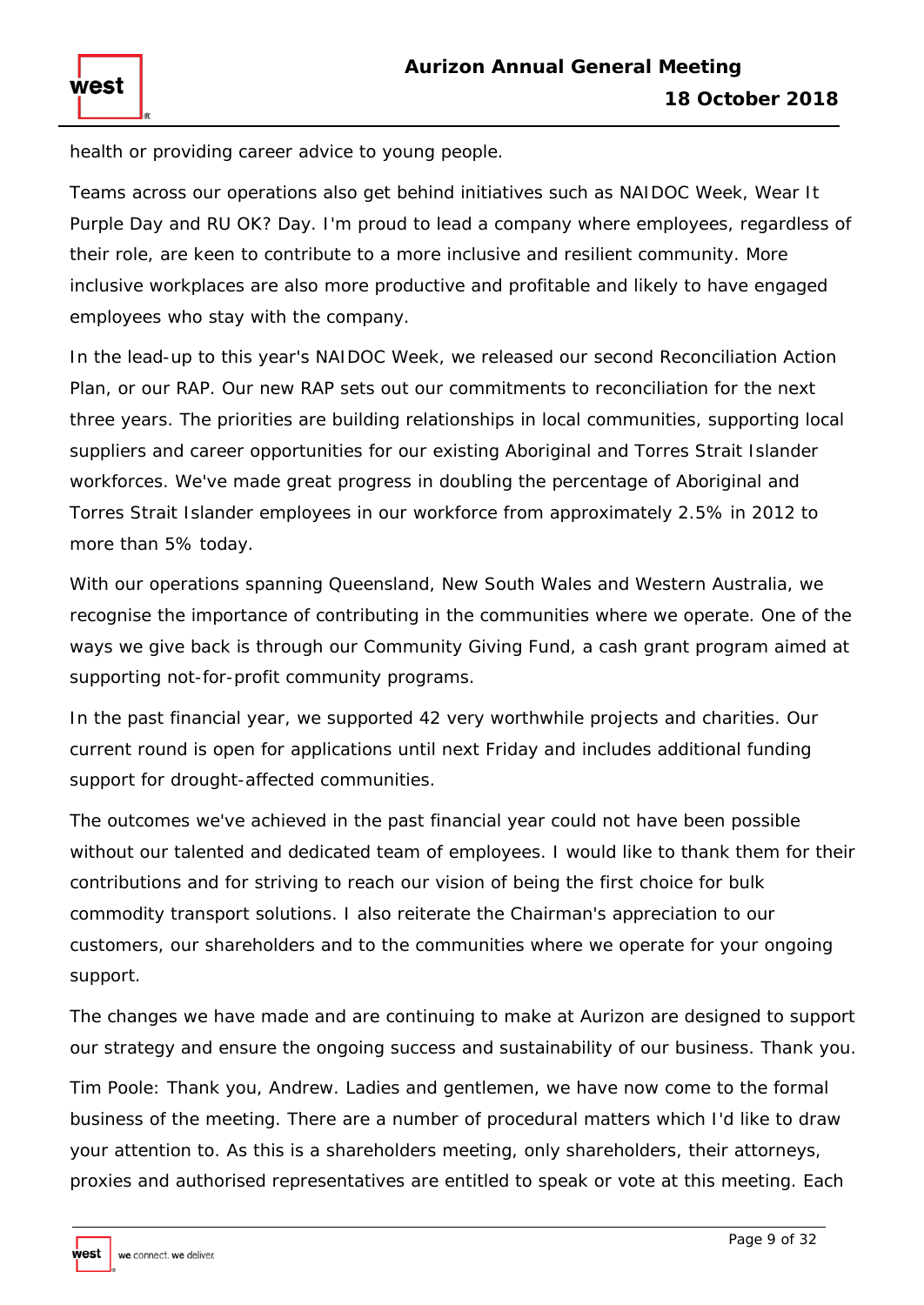# **Aurizon Annual General Meeting 18 October 2018**

item will be discussed in turn and members will have the opportunity to ask questions on that item of business. Please save your questions on individual items until we reach that specific item of business.

As indicated in the notice of meeting and in order to ensure that the views of all shareholders are taken into account, all items of business before the meeting where a vote is required will be determined by way of a poll. All eligible shareholders and proxy holders will have been issued white voting cards on entering the meeting. If you are both a shareholder and a proxy holder, it is important you complete two voting cards, one in your own right and the second as a proxy. All eligible non-voting shareholders will have been issued green voting cards on entering the meeting.

Proxy holders should note that all directed proxies - all directed votes received thus far have been accumulated and recorded. Proxy holders with open votes are asked to record a vote in favour of or against a resolution. If proxy holders want to vote percentages of their vote in different ways, you will need to specify the relevant percentages on the voting card. The sum of the votes cast cannot 100%.

Following questions on each resolution, details of the proxies received by the company from shareholders will be displayed on the screens behind me. Subject to the voting exclusions detailed in the notice of meeting for items 3 and 4 and the shareholder having marked the appropriate box, any open proxies will be voted in favour of each resolution.

As mentioned earlier, all items of business before the meeting where a vote is required will be determined by way of a poll. In respect to conducting the poll, I appoint Niamh Murphy of Computershare Investor Services as the returning officer. During the course of the meeting, I'll ask you to mark the reverse side of your voting card and at the end of the meeting, they will be collected by the returning officer and her colleagues.

For the convenience of those who may wish to leave early, I open the poll now. You can therefore mark your voting cards now and as you leave, pass them to the returning officer and her colleagues who will be standing by the exits.

The first item of business listed in the notice of meeting is to receive and consider the financial statements, director's report and independent auditor's report of the company and its controlled entities for the financial year ended 30 June 2018. In accordance with the Corporations Act, there is no vote on this item. This item of business provides shareholders with the opportunity to ask questions about the reports and management of the company.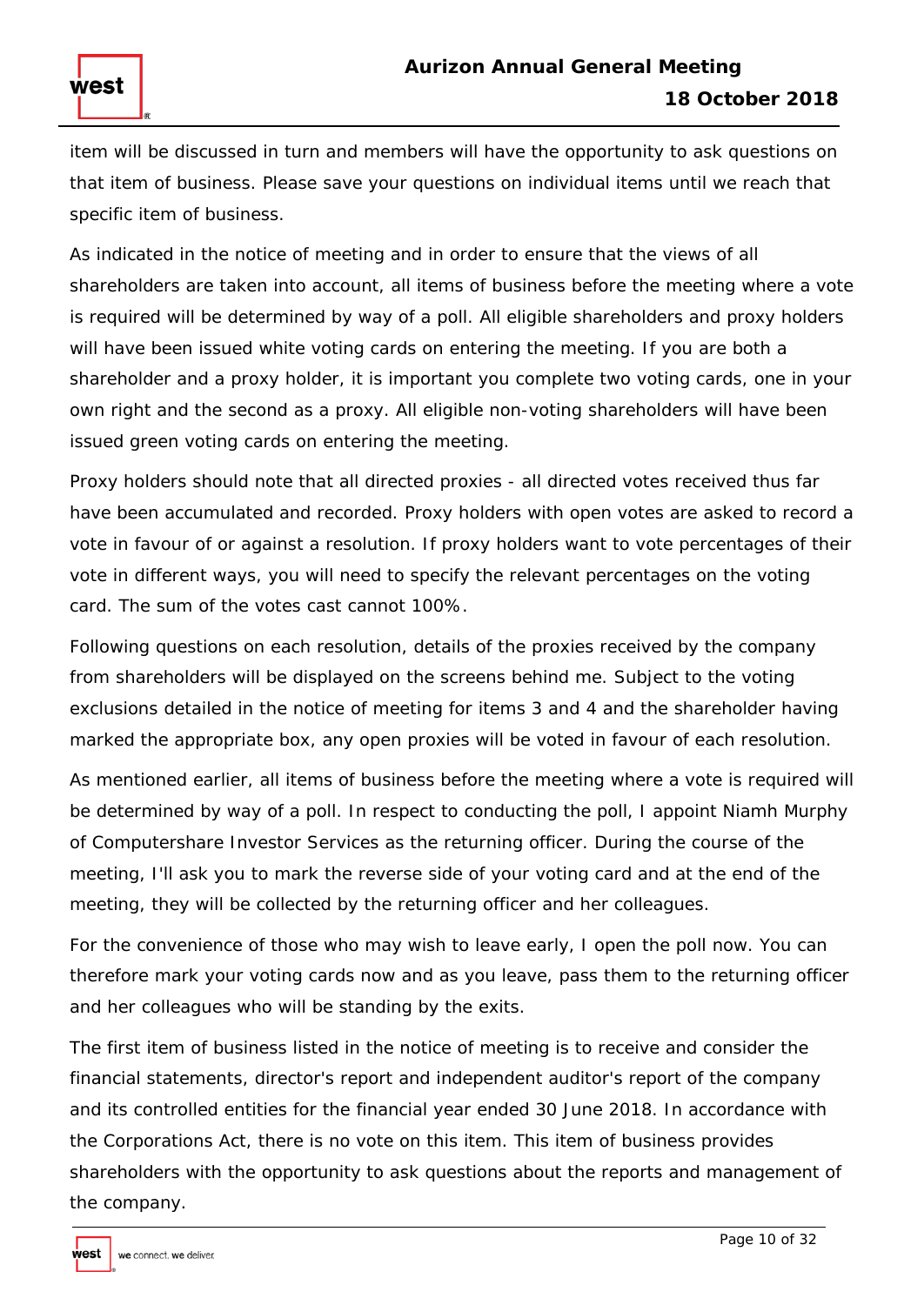I am happy to take any comments or questions you may have in relation to the financial report or the management of the company in general. Can I ask that if you have a question, please move towards one of the attendants, present your shareholder admission card which will be white or green in colour, state your name and then ask your question? Hopefully that's clear. So, can I ask whether there are any general questions? Michael?

Michael Waterhouse: (Australian Shareholders Association, Analyst) I'm here to echo the voices of approximately 100 proxies representing 400,000 shares which is equivalent to about \$1.7 million. I wish to make a comment on behalf of the retail shareholders to get a response from the Board, particularly from yourself and from the CEO.

This past year, we've seen at the end of the buyback program a reduction in the total number of shareholders. Also, I recognise that the retail shareholders are very much a minority and that's the reason why a lot of them don't come to the annual meeting, they send us. But, 92% of the shares are held by the top 20 shareholders, and so what we've seen this year is a downgrade in total equity by about 2% and also an increase in debt load.

This is the quote quote dumb comment that I want to reflect that I think most retail shareholders have: why are we increasing debt and thereby reducing equity and shareholders' value, particularly this year when we've lost about \$0.75 in total shareholder return because of share price decline? It seems to me 40% of your business is regulated and the regulation allows you to be in a good deal of debt to carry, but the other 60% is not regulated and from a shareholder point of view is - are you eroding our value in our shares? Because our shares don't seem to reflect the value in the company.

Tim Poole: Thanks, Michael. I think there's - I'd like to answer two parts to that question and series of comments you made. Firstly, in relation to our debt levels - yes, we have been increasing our debt. That's been a stated strategy of the company for some time now. As you alluded to, approximately half of our business sits in a regulated utility, which is the Central Queensland Coal Network and associated infrastructure.

The regulator sets a gearing for us at 55%, so we see that to be a minimum level of debt that we should be carrying against that asset and over time we've moved up to that level. So, that's been a stated strategy to increase our debt against our regulated asset.

It's interesting because whilst your reflection, looking at our accounts sitting here today is that we've been increasing debt and is that a concern? Many others would comment that we're actually under-geared relative to our peers. Whilst we have been stepping up our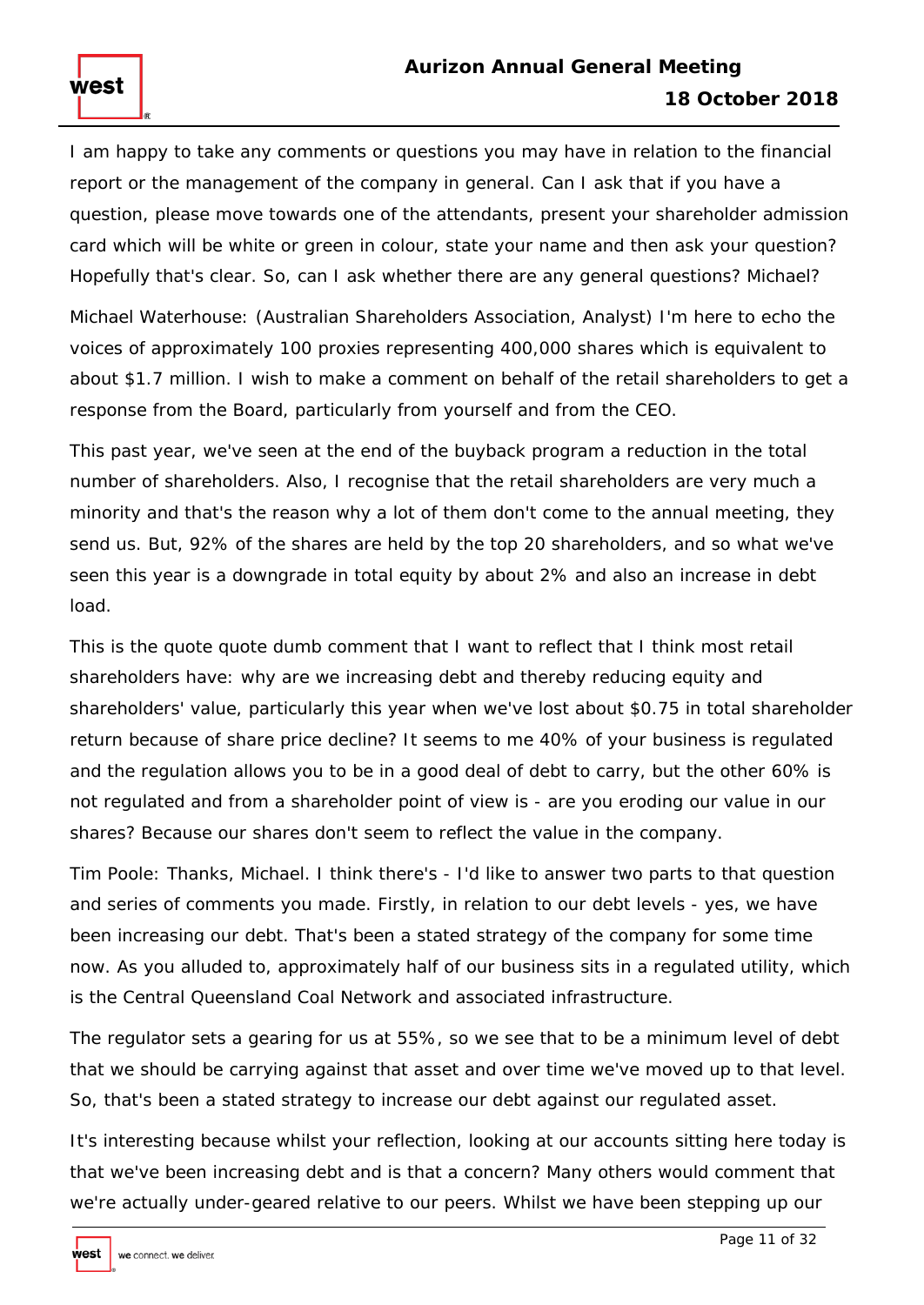debt in our regulated business, our operational business, our above-rail haulage business, is essentially - it carries a small amount of debt but it's essentially ungeared. Whereas competitor businesses - so if that was a standalone operation - would be carrying probably somewhere between 2 and 3 times EBITDA in terms of debt.

So, as a corporation, yes, you're right, we have been steadily increasing our debt, but as a total package for our corporation, I'd still suggest to you that we are on the very conservative side of the debt ledger and that I think there is the opportunity over time to appropriately look at that.

The second point I'd make in response to your question sort of more generally or underlying is what's happening to the share price? The 2018 financial year, if you just look at our accounts and what we promised in terms of guidance, the team absolutely delivered. We delivered on our transformation - our three-year transformation target, we delivered on our earnings guidance, we delivered on our tonnages. The numbers actually for 2018 financial year were very good and we're very pleased to present those to shareholders.

What's disappointing is that in December last year, the all-important UT5 draft decision came in and it came in at a level that quite frankly we were shocked at. In terms of the bounds of what's reasonable and acceptable, we believe it was outside that range and once we announced that to the stock market in December last year, the share price reacted as you would expect. Essentially, we've lost approximately \$2 billion of market capitalisation, approximately \$1 a share, since that announcement and we haven't recovered it.

So notwithstanding, 2018 was a very good performing year for the company. The impact of the UT5 draft decision so far has had a very negative impact on our share price. As I said in my opening remarks, the board and management team are working exceptionally hard to try and get a different outcome when the draft decision becomes a final decision.

We're pursuing a range of things to achieve that and we'll be working very, very hard to try and arrest that decline in value that we've seen since December last year. Can I ask, were there any other questions?

Clyde Ashton: (Shareholder) How're you going? I note that you've got this long-haul arrangement with Linfox. Now, I guess Linfox expect that they can make a profit from the operation, therefore I wonder why Aurizon wasn't able to make a profit and be competitive? Is it the management structure or some other cost?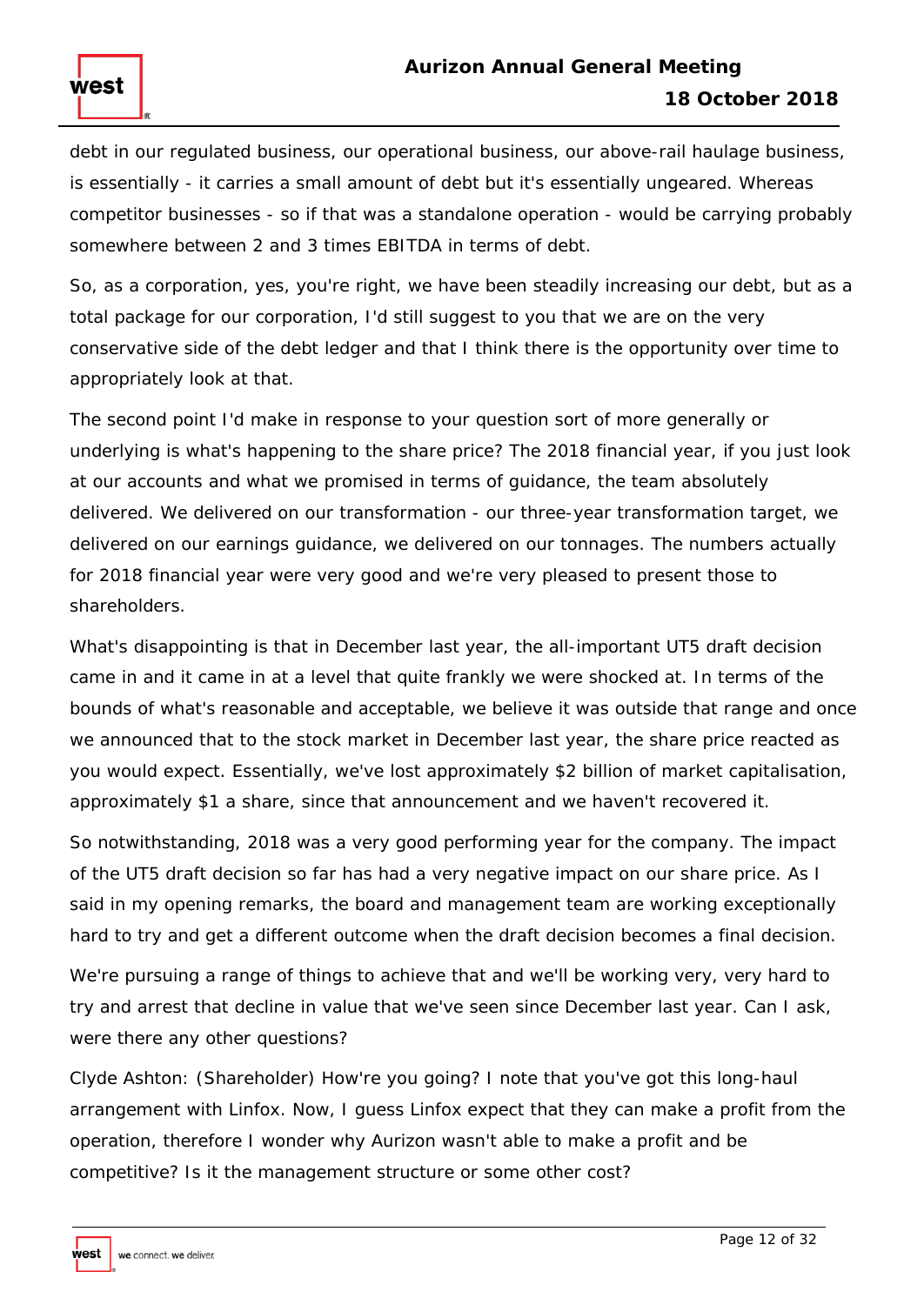The second part of my question is, I'm aware of the culture within Queensland Rail operation employees impacting on morale and a fair turnover of operation staff. Now, I'm sure this impacts on profit and productivity, but I guess the WA operations are thankful of you training people for their benefit.

Tim Poole: Thank you, sir. In relation to the first part of your question, it's a fair comment. We've done a lot of soul-searching in relation to the performance of our intermodal business and we believe our strength and our skillset sits in hauling bulk commodities. It doesn't sit in terms of our hauling and delivering containers.

So, since the time that Aurizon has been involved in intermodal business since 2006, the Company hasn't made a profit absent subsidies. So, it hasn't been a profitable business for us at all. We haven't done it well. It isn't a strength of ours and so we made a decision some time ago to exit the business and either close parts of it, as I alluded to earlier, or sell parts to others who can do it better than we can.

Linfox is a company that's been in the intermodal market for decades. They're very successful at it. They've got a very successful trucking fleet. They've got a long history of relationships with customers and they're confident that they can make the best of that business. As I said in my address, we're delighted to be playing our role and it's the role that we do much better, which is running trains, and we're looking forward to providing that service to Linfox.

In relation to the culture question that you asked, Andrew I might ask you to comment about that because that's something we talk about a lot at board level and I know it's something that you're particularly passionate about.

Andrew Harding: Ysh, I'm going to have to ask for the question to be repeated because I didn't understand it. I apologise.

Clyde Ashton: (Shareholder) It's a culture that's been created within the operations employees, lowering the morale and causing them to leave and go to greener pastures.

Andrew Harding: Oh, okay. So, we've been through quite a comprehensive change in the business going from a functional structure to a business unit structure. The vast amount of the time that I spend in the field, the feedback on actually doing that has been that it has been a very sensible and a very engaging thing to do.

So, it actually allows people to work in a unit that actually - and have responsibility and accountability for what they do. So, that's been by far and away the biggest change that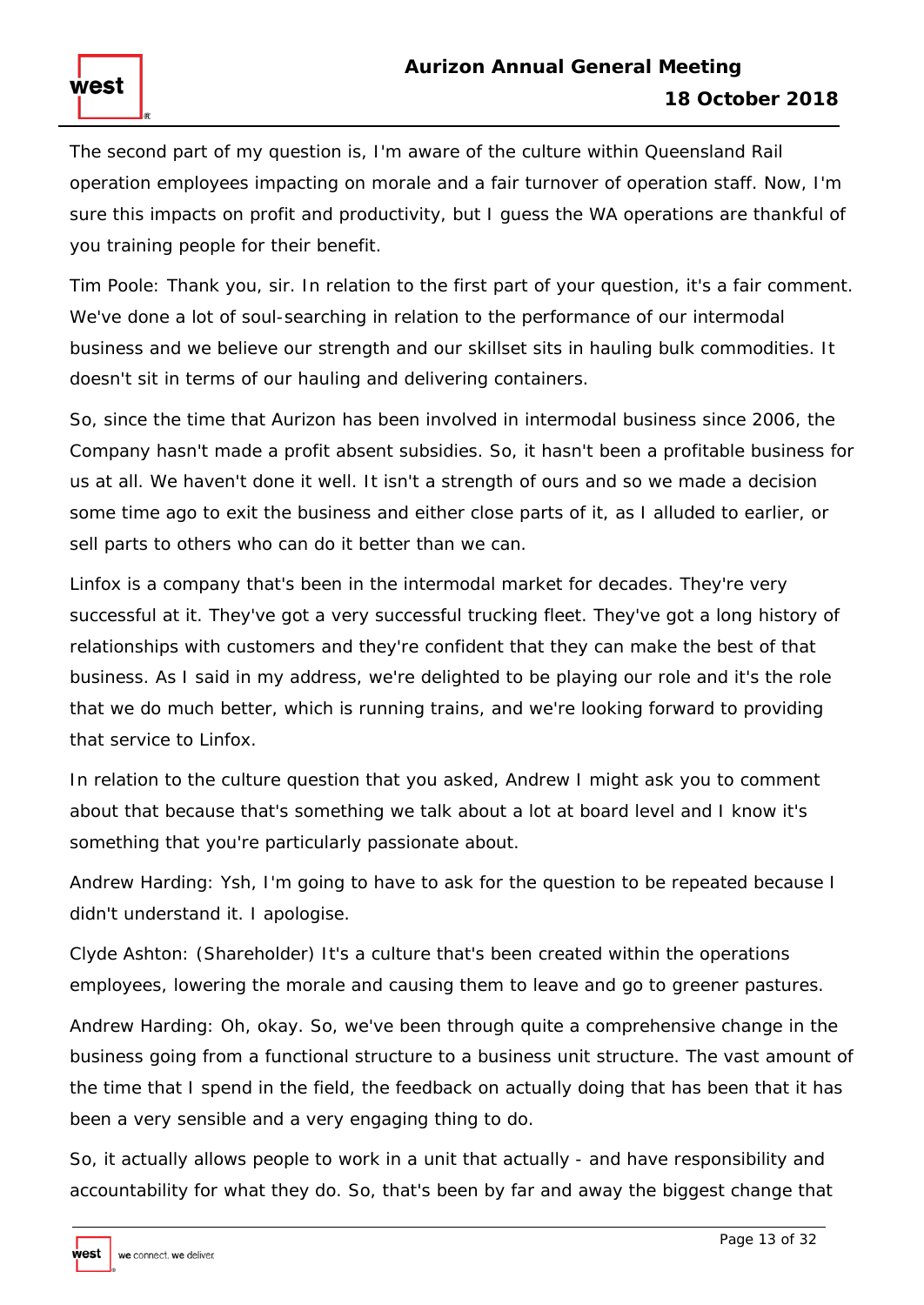

we've had and has actually been very positive. But notwithstanding that, it has been a very large change.

The other thing that we've noted is that the continuing transition from a government business at IPO to a more competitive business [unclear] above-rail has meant that we've actually had to manage our costs much more tightly. Those things don't necessarily suit some people that were more interested in the old way of doing business rather than the newer way of doing business.

All that said, the feedback that I get is not about a lowering morale and I hope we are still talking about Aurizon and not Queensland Rail, because you referred to Queensland Rail and we are different. So, the feedback I get, notwithstanding the fact that we have gone through a very big and very necessary change, which does impact people, is that it's actually been positively received.

Tim Poole: Thanks, Andrew. Can I ask whether there's another question? Yes?

Michael Williams: (Shareholder) My name's Michael Williams, I'm from Mackay. I've been a shareholder since the float. Just following up on your earlier comments, I think it's fair to say we're all fairly frustrated with the Queensland Competition Authority's discarding of our network and our revenue and hence our share price. I'm glad the Company is challenging the decision in court.

I read that Aurizon is trying to get compensation for stranded asset risks and I just wanted to ask, can you please explain what those risks might look like and how compensation might work?

Tim Poole: Thanks, Michael. Compensation's probably not the right word. What we're looking to do - so, when the regulator on a four-year period sets the amount that we can charge our customers in terms of a maximum allowable revenue, there's a whole series of things that get put into that. We get our operating costs paid for, we get our maintenance paid for, et cetera, and we get a return on our capital. The return on the capital that we get should reflect the risk we're taking.

One of the big debates we're having with the regulator is what is the risk profile of this asset? Now, some might say that our Queensland Coal Network has the same risk profile as another utility like a water company or an electricity company.

Others might say that at some point in the next 50 years, renewable energy might be such that we might not be hauling as much thermal coal as we are today, and if that happens,

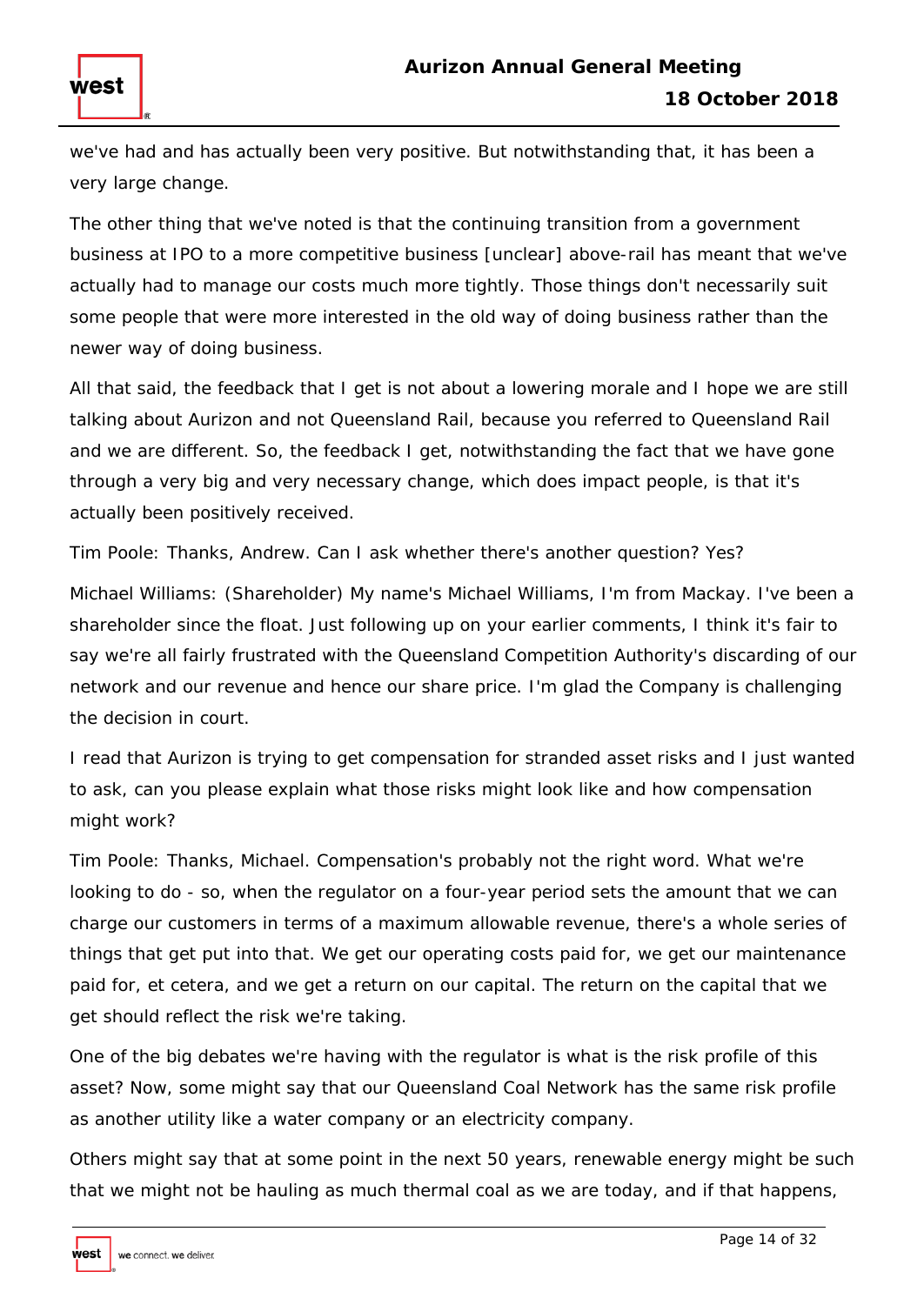part of our system might no longer be required. Then you get into, well, if the infrastructure's not required, the asset might get what's called as stranded, and should we be compensated for that in the way the maximum allowable revenue is calculated?

So, that's the debate that we have. So, it's not actually compensation but it's the return we believe in the calculation of the maximum allowable revenue should be higher to reflect the fact that there is that risk. There are probably some in the room today that think that risk is much closer to today. We think that's probably a bit further away, but we think it is a risk and we think it does - our asset does have a different risk profile to some other utilities.

The reason why I say compensation's not the best way to explain - not the best term for it is that maximum allowable revenue is calculated. We then charge that to the customers on a per tonne basis, and it's actually the mining customers that pay for it. So, it's not a compensation that's paid for by government or federal or state, it's actually paid for by the customers in the charge that we levy for hauling across our network.

Michael Williams: (Shareholder) Can I just ask a follow-up just related to that? If we're already concerned about stranded asset risks, it's pretty galling to see that now we're being asked to clean up after Adani's failures to make their own project work by accommodating them on our network.

Are there any concerns amongst the board about what Adani's proposal would mean for the market share of our other customers in Queensland and New South Wales and would opening up the [unclear 49:20] just amplify the stranded asset risk that we're already perhaps exposed to?

Tim Poole: In relation to the question of customer demand and impact on customer demand, as I said before in my earlier presentation, we see the coal market demand for coal increasing at approximately 2% a year for the foreseeable future. So, we see growth in tonnes, so that growth is going to have to be fulfilled by miners in some shape or form. So, we don't see necessarily a scenario where if the Adani project gets up, it's displacing other coal that's currently being produced. What's more likely is it's probably just taking some of the growth tonnes that will probably come into the market over a period of time.

In relation to does it add to a potential stranding risk. Well, there's a couple of issues there, so if the Carmichael project, or any other project in the Galilee Basin was to get up, and they were to connect to our Newlands System, our Newlands System is already built, and we've already got the infrastructure. Having other mining customers actually hauling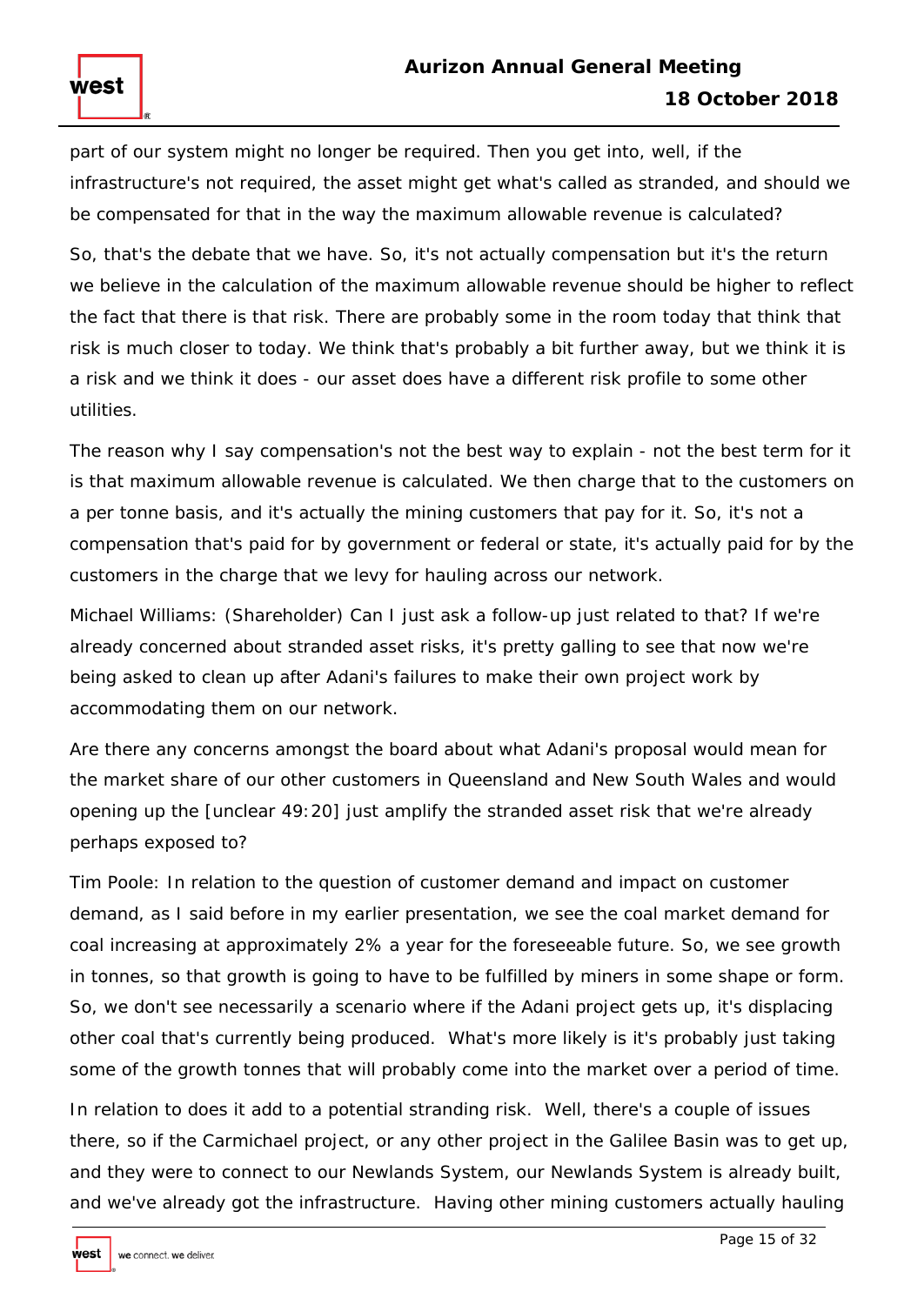across our Newlands System, actually strengthens the viability of our Newlands System. That is I suppose the first point.

Then the second point is if someone - if a mining company needs a spur line built to their mine in the Galilee Basin, that's still to be determined as to how that spur line is to built and funded. We have the option to do that, but not the obligation to do that. Obviously, that would be something that we'd assess at the time, but there's currently no proposal in front of the Board in relation to that.

I think there was a question over here.

west

Marie Carvell: (Shareholder Proxy) Good afternoon, Marie [Carvell] as a shareholder proxy. I understand the Company is considering a proposal to provide network access for the Adani Carmichael project. How would the network have to adapt to support that extra capacity?

Tim Poole: It's important to note that we are an open access regime, the Central Coal Network of Queensland is regulated as an open access regime, so we are obligated to assess that proposal. We also have a series of other obligations, one of which is confidentiality, and so we have to treat each application as confidential.

It is difficult for me to comment greatly in relation to the specific proposal. But you can imagine that in relation to any proposal to get access to the system, we have to look at a range of factors, impact to capacity, impact to other customers already railing. There's lots of things that we have to do in assessing any proposal to get access to our system.

Marie Carvell: (Shareholder Proxy) Part of that, can you give an indication of the costs of adding that sort of capacity to the network and how would those costs be met?

Tim Poole: The costs in assessing the proposal or the costs…

Marie Carvell: (Shareholder Proxy) In adding the sort of capacity that would be required to accommodate the Adani Carmichael project onto the Aurizon network.

Tim Poole: Again, I'm not at liberty to talk about a specific proposal. But we have to look at whether it's an existing - as I said in relation to the response to Michael's earlier question, we need to look at whether it's coming into - accessing our existing operations, or whether there's a new development required, and a range of other factors. But I don't propose to go into any more detail than that.

Marie Carvell: (Shareholder Proxy) Could I just follow up, I know that Adani wants to ramp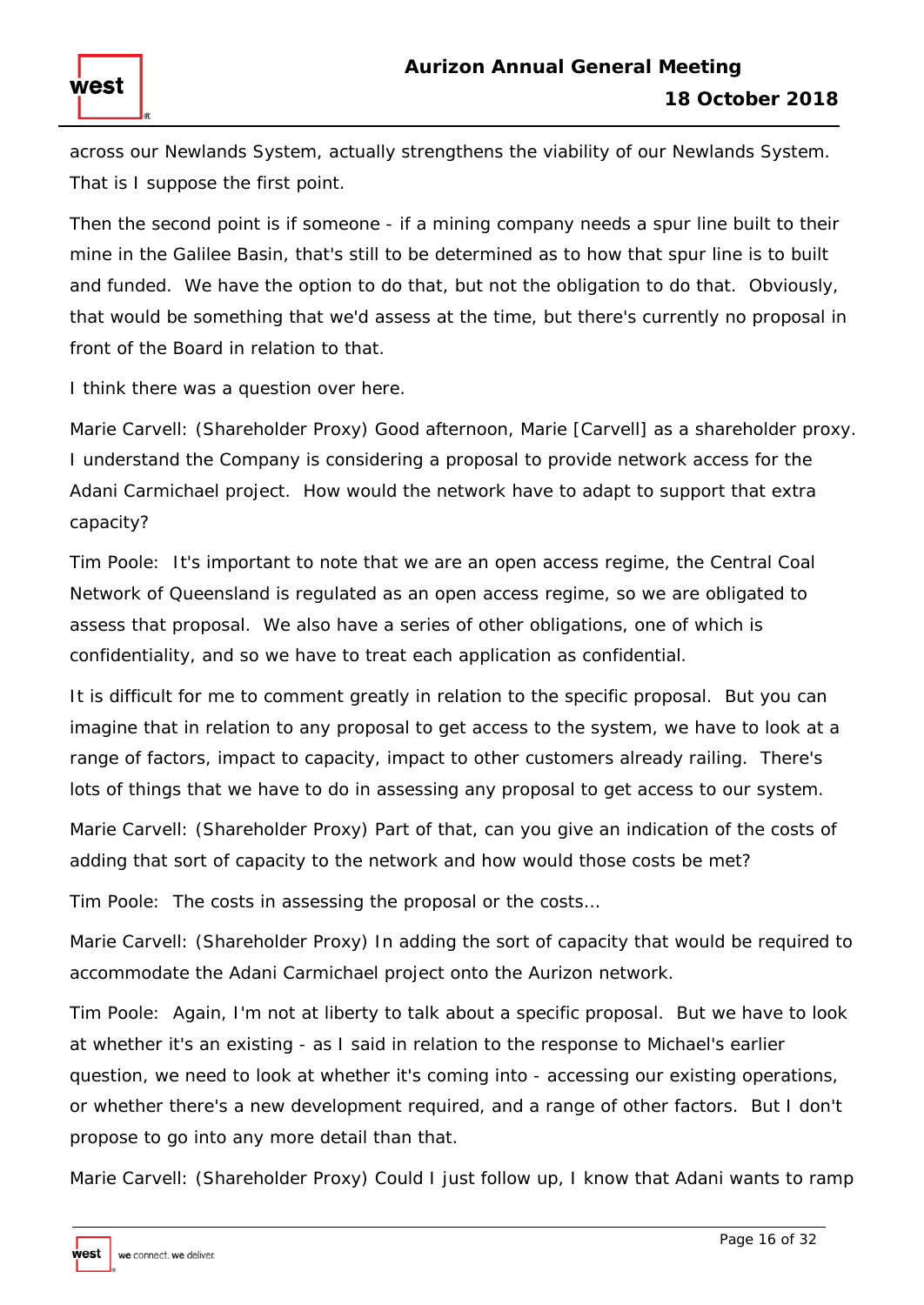up the Carmichael mines production over time to 60 million tonnes per year, and so I'm wondering what is the capacity of the network to handle that sort of volume.

Tim Poole: Again, I'm not at liberty to talk about a specific proposal at this time. Thank you. Can I ask whether there's any other questions? Yes, thank you.

Unidentified Participant: (Shareholder) My name is Mark, I'm from Brisbane. In our 2015 sustainability report, it mentions Aurizon as a member and regular contributor to Business Council of Australia. However at present there's no mention of the membership. Is Aurizon still a member of the Business Council of Australia?

Tim Poole: No, we're currently not a member. Did you have a question?

Tracy Naylor: (Shareholder Proxy) I'm Tracy [Naylor], I ask this question as a proxy on behalf of a shareholder. I understand there is a limited scope for Aurizon networks to block any proposal from Adani to use the network, but I've also seen how divisive this project is in the community's eyes. I'm worried Aurizon could become public enemy number one if we're actively working to make this project happen. Even if we need to give them access to the network, would Aurizon be able to rule out hauling Adani's coal or providing engineering or operational services to Adani?

Tim Poole: Yes, so we're absolutely concerned about being public enemy number one as well. We've already had disruptions to our business, and our people and equipment have been put at risk because of impacts over several years now in relation to this project.

It concerns the Board and senior management team greatly in relation to the ramifications. But as I said earlier, and I reiterate, the Central Queensland Coal Network is an open access system, we have an access undertaking with the Queensland Competition Authority, that access undertaking requires us to go through a process and we don't have a choice. We will assess any proposal put to us validly by an existing customer, or a potential customer. We have a fixed process we go through and that's something that we'll continue to do, and it's something that we're legally obliged to do.

In the meantime, I hope and pray that our people and our equipment remain safe, notwithstanding that it is everyone's right to protest against a project, I absolutely understand that, but I sincerely hope that no human life is put at risk in the process.

Yes, sir.

west

Peter Dard: (Shareholder Proxy) Peter [Dard] acting as proxy for a shareholder. In the 2017 sustainability report Aurizon provided some analysis projecting a decrease in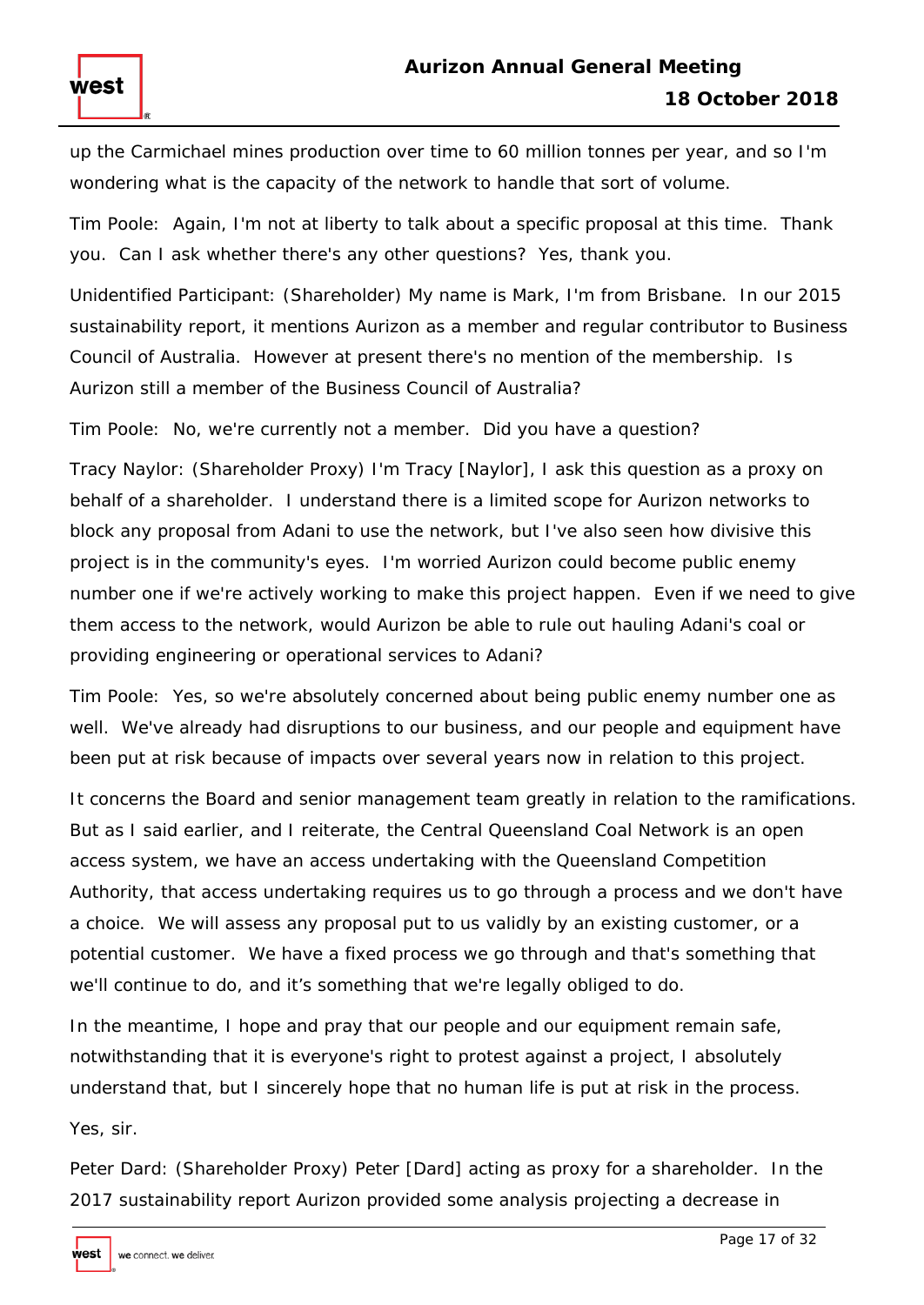Australian coal exports out to 2030 under the National Energy Authority's scenario, 450 scenario. Following that demand scenario, adding a massive new coal basin to Australia's export mix would have to displace current exporters. Aurizon's existing clients, wouldn't they, be displaced? Has the Company had any feedback from existing clients about the impact of opening up the Galilee Basin would have on their profitability?

Secondly, in relation to that, the IEA 450 scenario gives just a 50% chance of limiting global warming to 2 degrees. Given that the dire findings of the IPCC's latest report, I'd like to know if Aurizon has analysed any scenarios that are actually consistent with the goals of the Paris agreement to limit warming to 1.5 degrees, not just well below 2 degrees of course.

Tim Poole: Yes, so in each of our sustainability reports in recent times we've modelled a range of scenarios. I encourage everyone to have a look at those, and we actively think about those scenarios. But let's take the IEA's 2% plan out to 2030, and I think, I recall that under that scenario there's about a 33% reduction in global seaborne coal demand out to 2030, which I think equates to about 2.8% down each year out to 2030.

Now let's say that scenario plays out, that will have obviously a very serious impact on global seaborne demand for coal, but remember that Australian coal, both thermal and metallurgical, is much higher quality than almost any other jurisdiction in the world. We believe that even under some of those scenarios, there'll still be demand for Australian coal.

There might not be the demand that I talked about before that will require new mines to come on board, but certainly the demand for Australian, for existing mines, and existing coal production, we still see a bright future even under some of those more negative scenarios that we published in some of our past sustainability reports.

Peter Dard: (Shareholder Proxy) I did ask about the 1.5 CC scenario, the Paris accord, which has been signed up to by Australia, has that been - has your modelling taken that into account? I don't see it in the sustainability report.

Tim Poole: No. My understanding is that was only announced a month or so ago, so that's something that we haven't formally looked at as yet.

Peter Dard: (Shareholder Proxy) The agreement was signed some time ago.

Tim Poole: No, sorry, I was talking about the - I can't actually recall which report it is. Andrew, can you?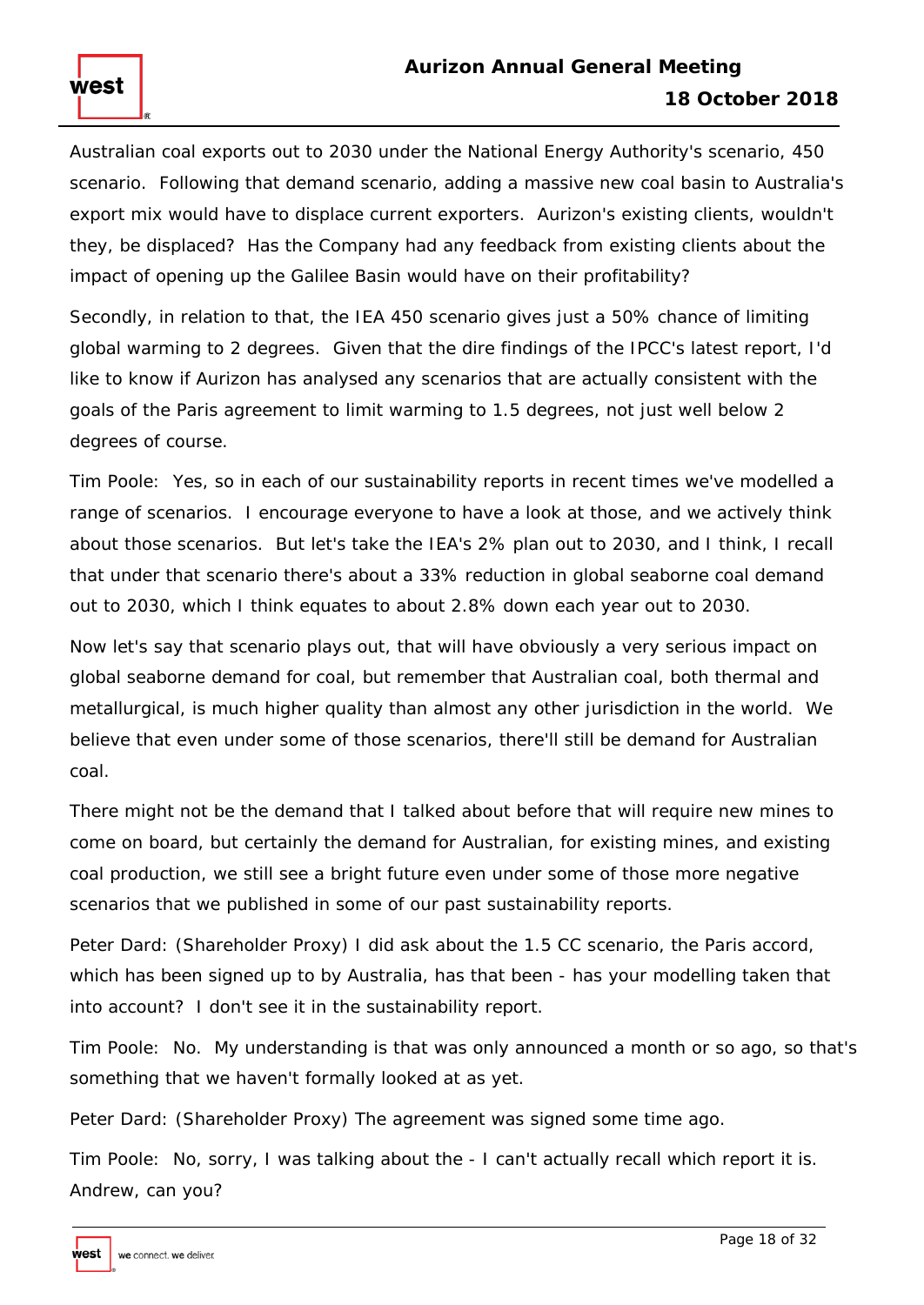

Andrew Harding: The IPC.

Tim Poole: That one, yes.

Andrew Harding: It was only a month ago.

Tim Poole: That was October?

Andrew Harding: Yes.

Tim Poole: Yes.

Peter Dard: (Shareholder Proxy) This is the Atomic Energy Authority's report.

Tim Poole: Yes, the one that said that under that scenario thermal coal would be extinct by 2050, is that they one you're referring to?

Peter Dard: (Shareholder Proxy) It's 50% chance that it would - if we're going to limit to 2 degrees, then it's the IEA 450 scenario.

Tim Poole: Yes. In our sustainability reports, you can see each of the scenarios we have modelled. We consider the IEA's downside case, which I alluded to which is the 2% case, 33% reduction in global demand. I think that's a very significant downside case, that's one that we have looked at, we have considered. But as I say, it will have an impact on global demand, but we believe a less significant impact on Australian coal demand. It may impact whether new mines get up, but we believe existing mines will still be well placed in Australia.

Can I ask whether - yes?

Jan McNichol: (Shareholder) My name is Jan [McNichol] and I'm from Brisbane. Given the changes in coal demand projected in our own scenario analysis, what is the Company doing to diversify? Are we stress testing the major strategic decisions, and diversification timelines against and aligning them to a particular energy scenario? If so, which one?

Tim Poole: We are not looking at one scenario and saying we are locked into that scenario. The scenarios are changing on a regular basis, so we're attentive to all of the scenarios. As I outlined in my address earlier, we still see growth in the global coal demand, both metallurgical and thermal coal. We still see growth in the market, but as I say, we watch the upside scenarios, and we're very attentive to the downside scenarios.

In relation to your question, or your point around diversification. Yes, that's a topic that exercises the Board and senior team's mind on a regular basis. We consider regularly opportunities for diversification, but let me say this, even if we did something very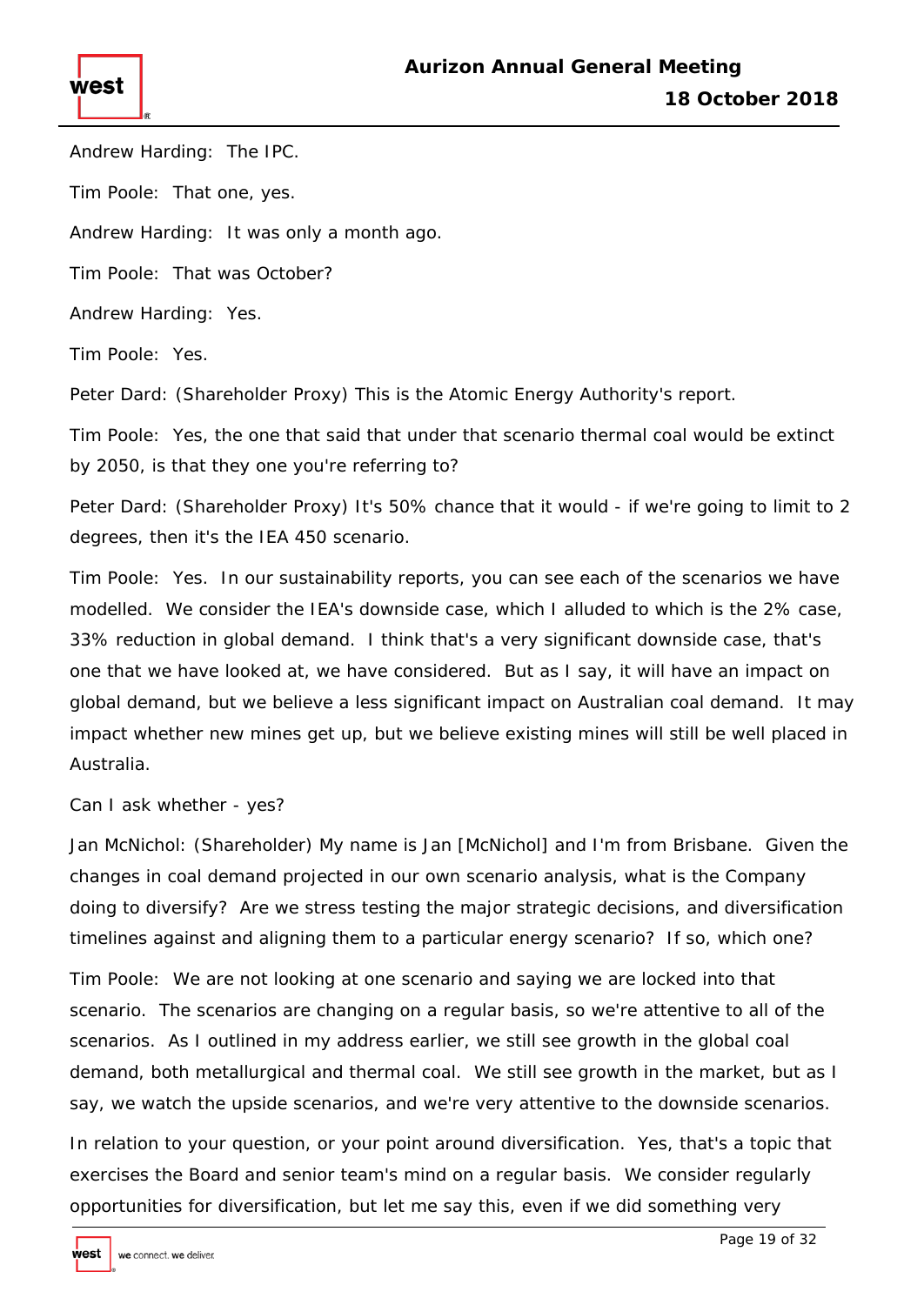significant in the non-coal space in terms of diversifying our business, because of the size of our exposure through the Central Queensland Coal Network, and our above rail business to coal, the prospects for Aurizon are inextricably linked to the coal market.

We are service provider and we're delighted to be a service provider to the coal market. Whether we have and/or execute diversification options, we'll continue to be a service provider to the coal market on a long-term basis. Andrew?

Andrew Harding: There's a point I'd make about diversification is that we don't intend to diversify for the sake of diversification, because you end up chasing business opportunities for the wrong reason. We will look at business opportunities that are actually value adding to the business, and if they actually have a diversification outcome then that is a good thing.

The second thing that I'd point out about our Queensland operations is that 70% of the material produced in coal actually goes into the metallurgical market which is steel, which is not exposed to the same energy debate currently, because there is no sensible option technically available to allow us to produce steel to continue to grow our cities and infrastructure around the planet. That is something that should be added to the debate.

Tim Poole: Thanks, Andrew. Are there any other - yes, sir? Sorry, madam, were you please.

Suzette Markwell: (Shareholder Proxy) [Suzette Markwell], proxy. Based on our annual report and company filings, it's clear that Aurizon acknowledges the strong scientific consensus that climate change is occurring and supports the objective of the Paris Climate Agreement to find a pathway to limiting global warming to 2 degrees. That's page 7 of the 2018 annual report.

Is the business strategy of Aurizon aligned to, or consistent with, the goal of holding global warming below 2 degrees centigrade?

Tim Poole: Yes.

west

Suzette Markwell: (Shareholder Proxy) What has the Board done specifically to educate itself on climate risk in the last year?

Tim Poole: I hope given you've obviously read our annual report, and many others in the room have read our annual report and our sustainability report, hopefully you get a sense that we take sustainability exceptionally seriously. Therefore, we are keeping well up to date with what's going on globally around good sustainable practices.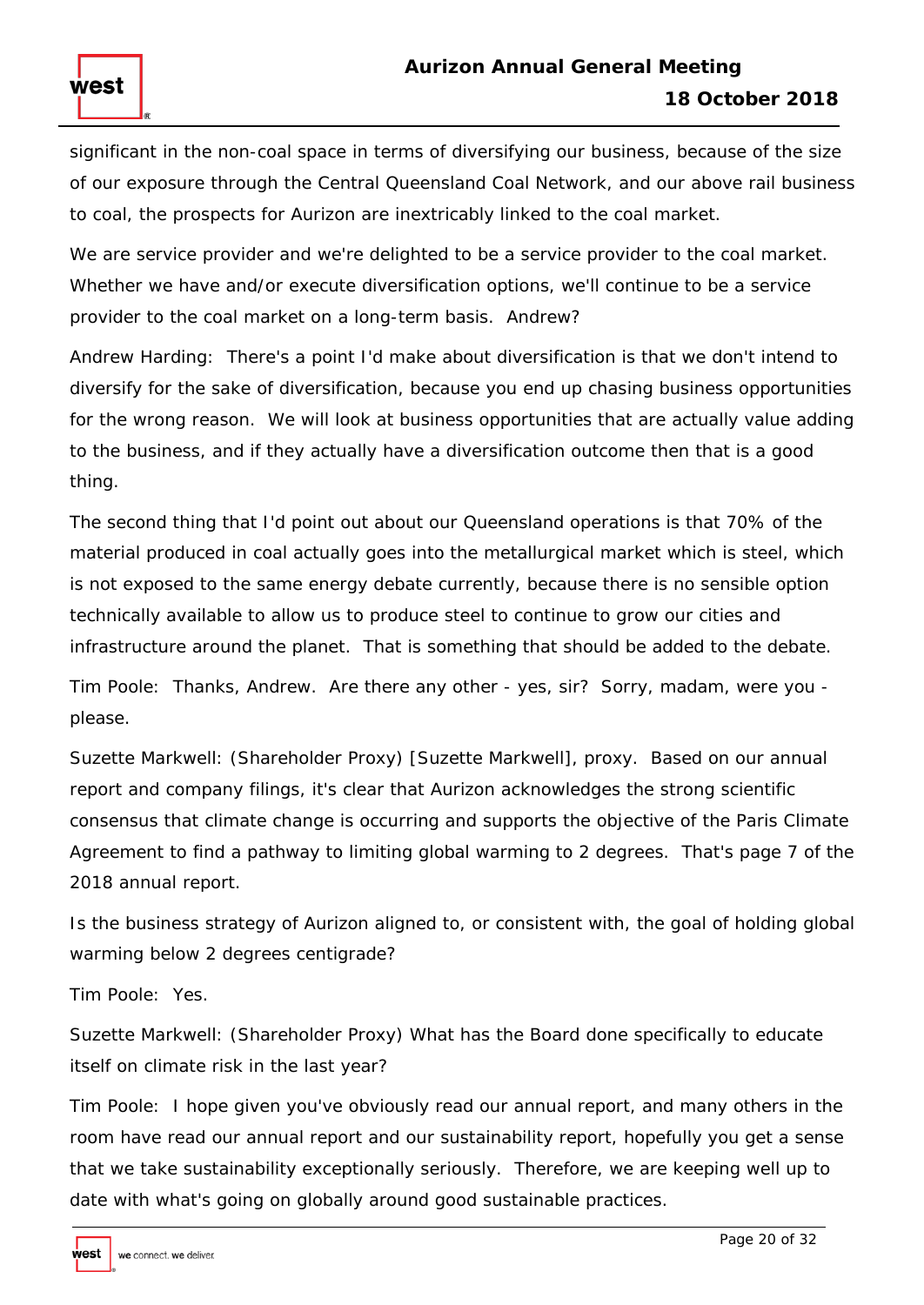Our sustainability report I think, well I know we're ranked leading by ACSI, which is the peak body group for the superannuation fund industry investors, I think we're one of 35 in the top 200 or thereabouts that are ranked as leading. Our practices in the sustainability space, our sustainability reporting, are regarding as leading edge. You can't have that without having a Board and management team who are attuned to what's going on in this space.

Sir, I think you had a question.

west

Clyde Ashford: (Shareholder) Clyde Ashford again. If you're still looking at the project of automating Queensland coal trains, what proposed timeframes do you have?

Tim Poole: Yes, thank you. Andrew, do you want to talk about that?

Andrew Harding: Yes, this is a question about automating?

Tim Poole: Automating Queensland coal trains.

Andrew Harding: Queensland coal trains. We don't have any current plans to automate the Queensland coal trains. As somebody who previously has had experience to the automation of trains what I can tell you is that it is vastly more complicated and more expensive to automate trains in the train system in Queensland. You've got a number of above rail operators competing with each other, you've got a great degree of variability in the engineering at each one of the very different mines, often owned by many different companies, going to lots and lots of different ports.

You also have a great many crossings with road that require protection, that technically can be done, but each one of those is actually quite expensive. The business case for automating trains in Queensland is nowhere near as satisfactory as a business case for automating trains in other parts of Australia.

Improving how our trains operate through providing better signalling systems, better protection systems, cruise control to allow us to better optimise the use of fuel, which are all subsets of the technology that you would use to automate trains, is the very likely pathway that we're going down. But the full automation of trains would be a very, very big step, and not currently something that I'd expect we could undertake.

Tim Poole: Yes, ma'am.

Unidentified Participant: (Shareholder) Hello, Anne [unclear] from Brisbane. Given that you've discussed about projections of 4% increase in the coal market as well as the risks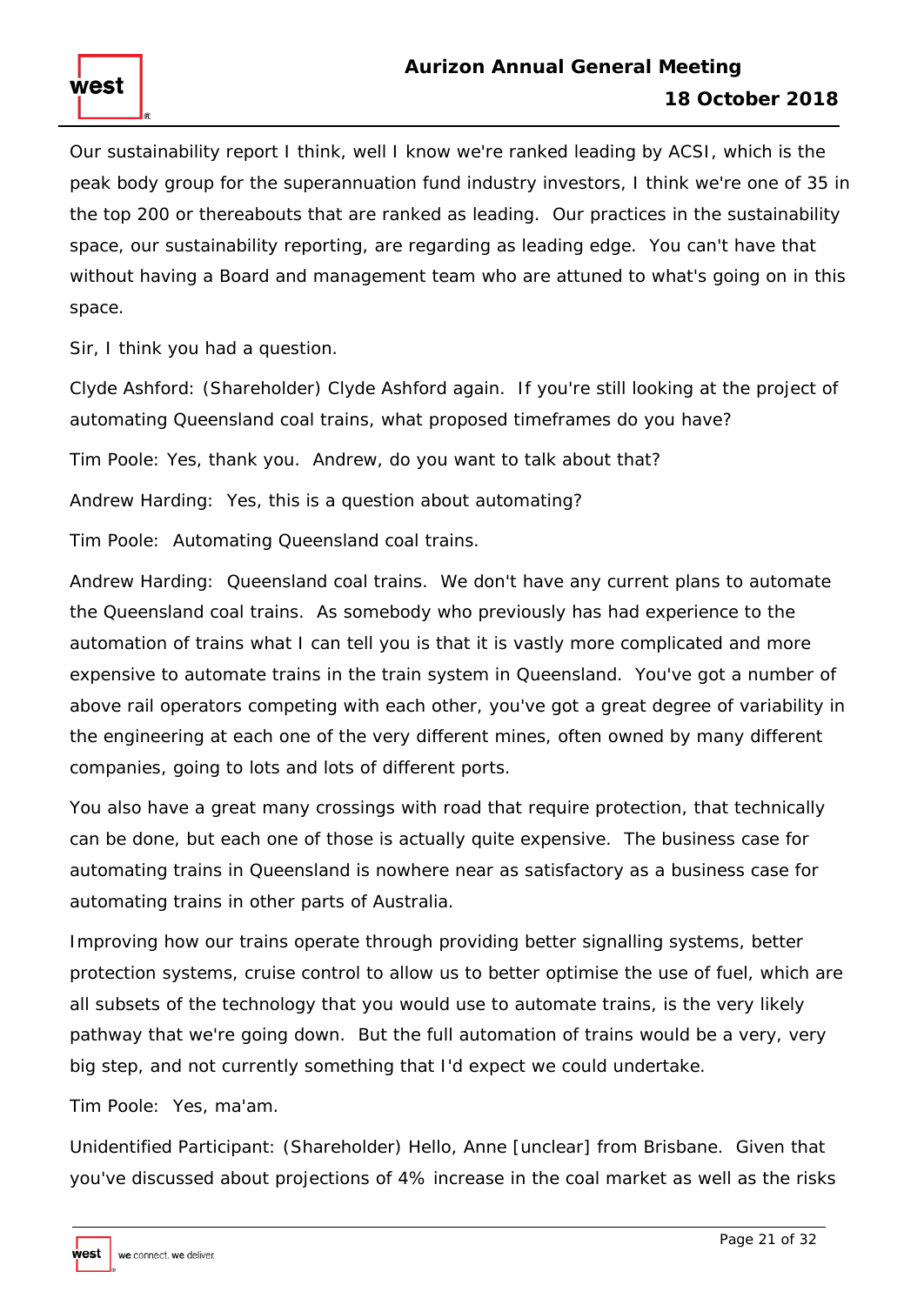for climate change, it appears as a central contradiction in what's implied in your annual report on page 14 that says long term implications of climate change may impact Aurizon on several fronts. Is the Board satisfied that all the potential climate change related financial risks to the performance and prospects have been either adequately disclosed or resolved as not material?

Tim Poole: Sorry, can you just repeat that again, the final part of that question?

Unidentified Participant: (Shareholder) I'm interested in the issue that the climate change can actually have impacts other than just reduction in the market for coal, because climate change can affect a number of other factors beyond them.

Tim Poole: I see, okay. Look, that's an interesting question. We obviously operate quite a unique system in that our Central Queensland Coal Network operates in a tropical environment where we are exposed to some pretty interesting weather patterns from time to time. Yes, that is something that exercises our minds, because Aurizon has been, and its customers and employees have been subject to some pretty severe weather events over time. I think we're in the land of speculation though as to whether that's in relation whether those weather events are due to or partly caused by what's going on with the climate.

I think a number of people have some very strong views on that, but I think we're in the land of speculation. But we certainly have to manage those risks, i.e., weather related risks, very intently. But one of the things in the time that I've been involved with Aurizon I've been incredibly impressed on is our preparedness and the way we organise ourselves around getting ready for, in the lead up to the cyclone season. Also, in those terrible situations where there is one, and it's impactful, the way we deal with it.

Anne: (Shareholder) Can the Board demonstrate that it's actually adopted a positive and proactive approach to deciding whether or not climate change poses a material risk?

Tim Poole: We absolutely take weather, we take a range of risks into account in everything we do. I suppose what I'm pausing on is I think what's underlying your point, is you're suggesting that climate change is the reason for some of these things happening. What I'm pausing on is, yes, weather is an impact, has a significant impact, or potentially significant impact on our business. Yes, we do take that into account, and as per the last 20 minutes or so of discussion, in relation to major capital programs that we have, in relation to big decisions in the Company, yes, we do take climate change into account, and we do absolutely take long-term impacts of where we see the coal market going into

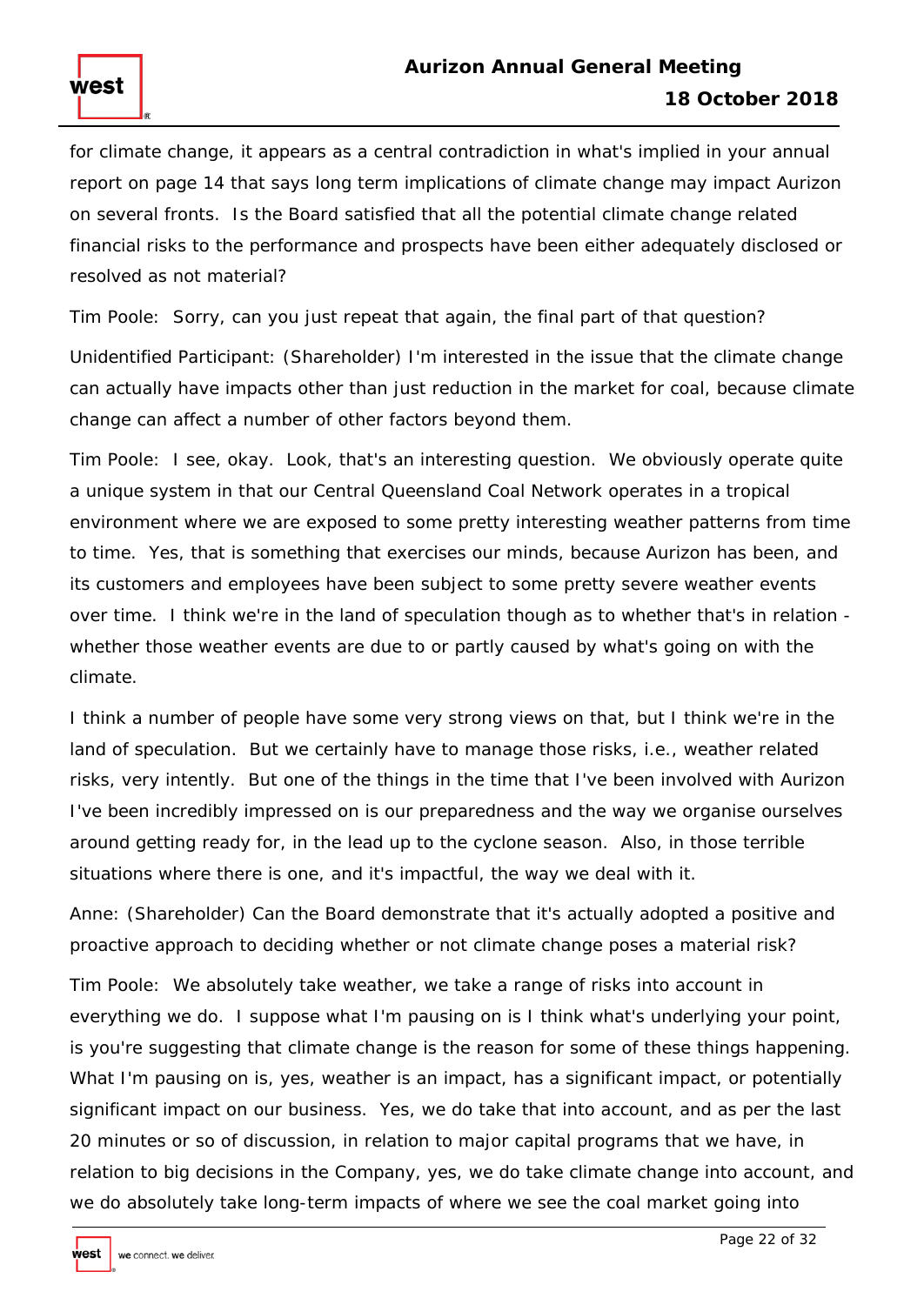

account as well.

Thank you. Can I ask whether there's any other questions? Yes.

Unidentified Participant: (Shareholder) My name is Marie, I'm from Brisbane. In our current - is the current business strategy aligned to a particular energy outlook? If so, which outlook and what policy scenario does it consider?

Tim Poole: Our capital allocation process at the moment hasn't needed to make decisions around a particular scenario, so we look at a range of scenarios as I've said before, and we continually assess a range of scenarios.

What I'm saying is, we're not saying to you that we're locked into one scenario, what I'm saying is we look at a range of scenarios and we continually assess the changes in those scenarios.

Yes, sir.

Peter Dard: (Shareholder Proxy) Thank you. Peter Dard, I just have a second question, and this is to Mr Fraser. Aurizon's business is heavily geared towards hauling coal with the model's continuing viability dependent upon a slow transition away from the carbon intensive fuel. Mr Fraser, you are currently also chair of the ASX listed energy company, APA, and APA advocates that natural gas is a transition fuel away from coal and promotes expediting the switch. How do you and Aurizon reconcile the apparently conflicting director's duties to the two companies given the divergence between APA and Aurizon's growth prospects?

Michael Fraser: What I would say is first of all APA's business is primarily related to the domestic gas market, there are certain assets that we have that are related to the export market, which goes to countries that are also in receipt of coal which comes out of the Central Queensland Coal Network. But the Central Queensland coal business is primarily focused on the export market, in fact almost exclusively focused on the export market, whereas Australia is - sorry, APA's business is focused on the gas market.

In either case these two things are quite complementary. If you look at why are we talking about growth scenarios in the coal market for Australian coal, that is because there is extensive demand for that coal in the destination countries that are still building coalfired power stations. We have better quality coal than other parts of the world, so if we don't do it other parts of the world will do it, and we can provide a better outcome.

In any event, when you look at being able to reliable and affordably supply energy out into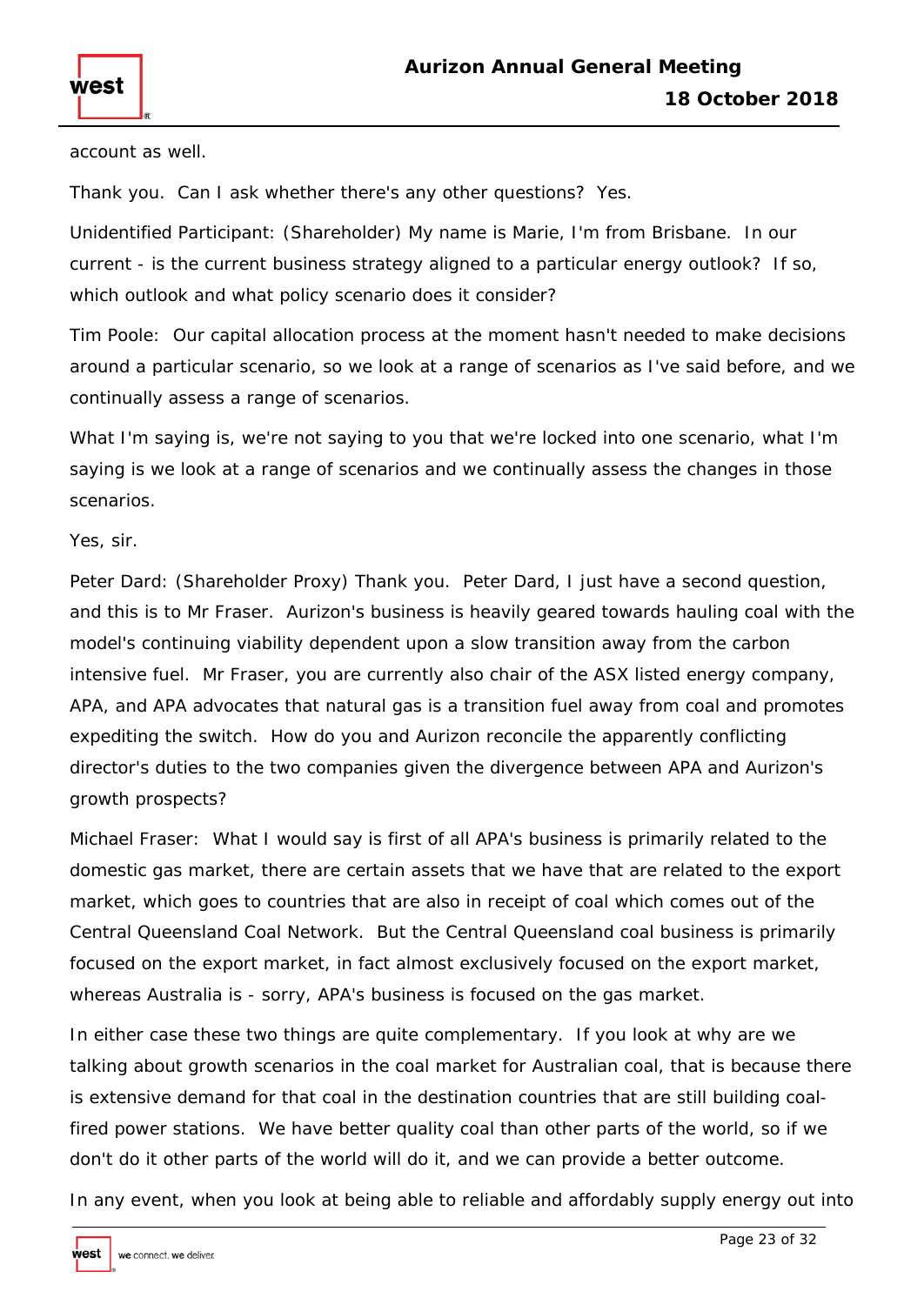the future, we actually have to have a sensible transition. Either way you look at it, I think we would all agree, that over time we are moving to a lower carbon future. The debate is really about how quickly we get there. I see the high-quality coal from Queensland has got a very important role to play in that transition, I equally see that natural gas, both in Australia and globally, has a very important role to play in that transition to a low carbon future.

Peter Dard: (Shareholder Proxy) Yes, but there is a thermal coal uptake in Australia, and that's in direct competition with the gas story that you're involved in.

Michael Fraser: Sorry, no, there isn't a thermal coal uptake in Australia, in fact if you look at…

Peter Dard: (Shareholder Proxy) Sorry, I didn't mean an increase, I meant that it was in competition, I wasn't implying that there is an increase.

Michael Fraser: Well, without getting into the technical details of it, there is no real competition between base load coal in Australia and gas in Australia. They operate in different segments of the market.

Tim Poole: Thanks, Michael. Can I ask whether there's any other questions? If not, I declare that the reports have been received and considered at the meeting. We'll now move onto the next item of business.

Item 2 relates to the election of directors. Samantha Lewis and myself retire in rotation in accordance with the Company's constitution, and seek re-election. Marcelo Bastos, as a director appointed during the year, and in accordance with the Company's constitution will seek election as this year's meeting. Each re-election, and election motion, is an ordinary resolution, and will be voted on separately. As a matter of process I'll ask each director standing for re-election or election to introduce themselves to the meeting.

Item 2A is the re-election of myself, and as such I'd like to hand the chair of the meeting over to Russell Caplan.

Russell Caplan: Thanks, Tim. Item 2A is the re-election of Tim Poole. Tim Poole retires by rotation in accordance with the Company's constitution, and he seeks re-election. Tim joined the Company's Board on 1 July 2015, and he became chairman on 1 September 2015. Details of Tim's background, qualifications and experience are set out in the Notice of Meeting. The Board with Mr Poole abstaining recommends that shareholders vote in favour of the re-election of Tim Poole as a director of the Company.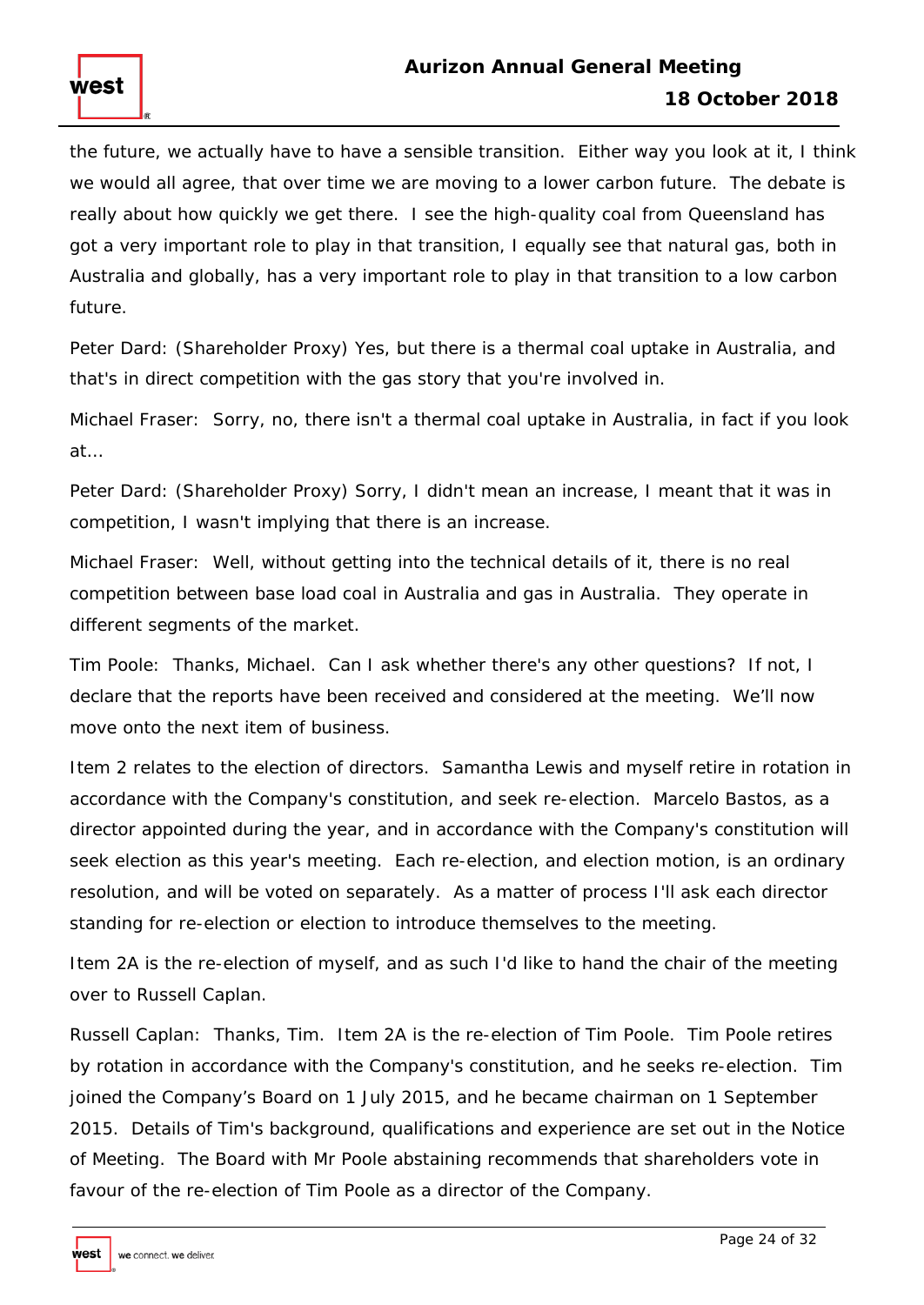The resolution before the meeting is that Mr Tim Poole, who retires by rotation and being eligible, be re-elected as a director of the Company. Is there anyone who wishes to ask a question in relation to this motion? Michael?

Michael Waterhouse: (Australian Shareholders Association) There is no question in my mind, as the local monitor for Aurizon, the chairman's, Tim, dedication to the Company. However, the guidelines of ASA indicate that anyone that has the equivalent of about six Board positions of which of a chairperson is usually equivalent to two. Now in Tim's case, it comes to the equivalent of seven, because he holds three chairs. The concern ASA has always had in terms of what they recommend as no more than five equivalents, is that where, whether you want to call it a black swan event, or whatever, but if two of the companies that the person is a chair of has a simultaneous catastrophic event, whether they can dedicate themselves to both at the one time.

Now I know it's all hypothetical, et cetera, but if two of the companies that the chair, or three if you want to go to the extreme, but had a catastrophic event on the same week, et cetera, requiring full time attention of the chair, how would they handle that particular event, which might take out, could be a takeover bid, could be anything, but it could stretch out to over a month, et cetera, disastrous events and so forth.

This is the reason why the guidelines, and they're only guidelines, they're not policy, the guidelines is to look at any person that has more than five equivalent chairs, five equivalent directorships. We as ASA have actually put forward we're undecided. I'm looking for guidance from the deputy chair to say, why would you recommend that Mr Tim Poole return as the chair? That's got nothing to do with history in terms of - I think he's you've done an excellent job. It's when the unexpected occurs is what I'm concerned about.

Russell Caplan: Thanks for the question, Michael. The Board unanimously is of the view that Tim is a person of extraordinary capacity, demonstrated in his service to this Company, that we can talk about, with a perfect record of attendance. As well the Board believes that we have assembled a diverse range of skills and experience which working together will see us through issues and incidents that may or may not affect the Company in future. That's led to our unanimous recommendation that Tim be re-elected as chair.

Are there any other questions? If there are no more questions I will now put the resolution to the meeting. Displayed on the screens behind me are details of the proxies received in relation to this re-election of Mr Poole. As this item will be determined by poll,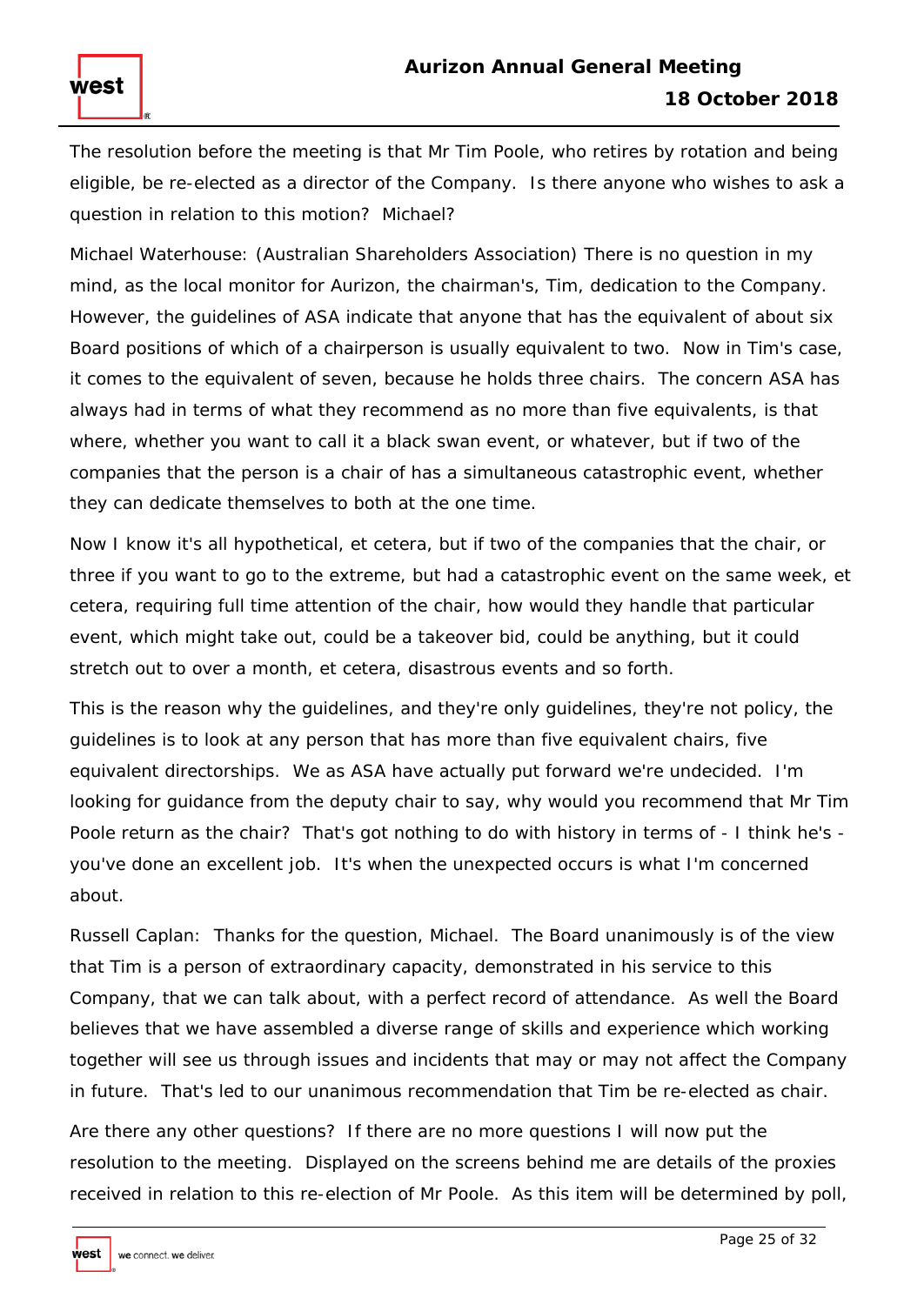if you have not already done so, you should mark the reverse side of your voting card in relation to item 2A. I now hand the meeting back to Mr Poole.

Tim Poole: Thanks, Russell. Rest assured there will be a Royal Commission into those 252 million votes out there. The next item is the election of Ms Samantha Lewis. Sam joined our Board on 17 February 2015. Details of Sam's background, qualifications and experience are set out in the Notice of Meeting. I'll now ask Sam to introduce herself and say a few words.

Samantha Lewis: Thank you, Tim, and good afternoon. I've now been on the Aurizon Board for three and a half years. Whilst it's been a challenging period for the Company, I've thoroughly enjoyed working collaboratively with my fellow directors and management team to best position Aurizon for the future. I'm therefore very pleased to be here today standing for re-election.

I'm currently a full time non-executive director, serving on a number of listed company boards and committees. These roles, coupled with my 14 years as a partner at Deloitte, where I acted as auditor and adviser to a number of major listed companies in the mining services, FMCG and manufacturing sectors, mean that I bring strong financial risk and governance experience to your Board, and in particular to my role as chair of the audit, government and risk management committee.

If re-elected I look forward to continuing to work with my fellow Board members and our extremely professional management team to continue to add value as Aurizon's journey continues. I thank you in advance for your support.

Tim Poole: Thank you, Sam. The Board with Ms Lewis abstaining recommends that shareholders vote in favour of the re-election of Samantha Lewis as a director of the Company. The resolution before the meeting is that Samantha Lewis, who is appointed to the Board and being eligible, be re-elected as a director of the Company.

Is there anyone who wishes to ask a question in relation to this motion? Yes.

Jeff Dean: (Shareholder) Yes, my name is Jeff Dean, my wife and I have a small shareholding. I notice that in the documents received here from Aurizon that Sam has been the - involved in APRA, the Australian Prudential Regulation Authority, who have had serious publicity and exposure because of the problem with the banking situation in Australia.

Now in as much as Sam was the lead auditor of that organisation, I wonder why the bank's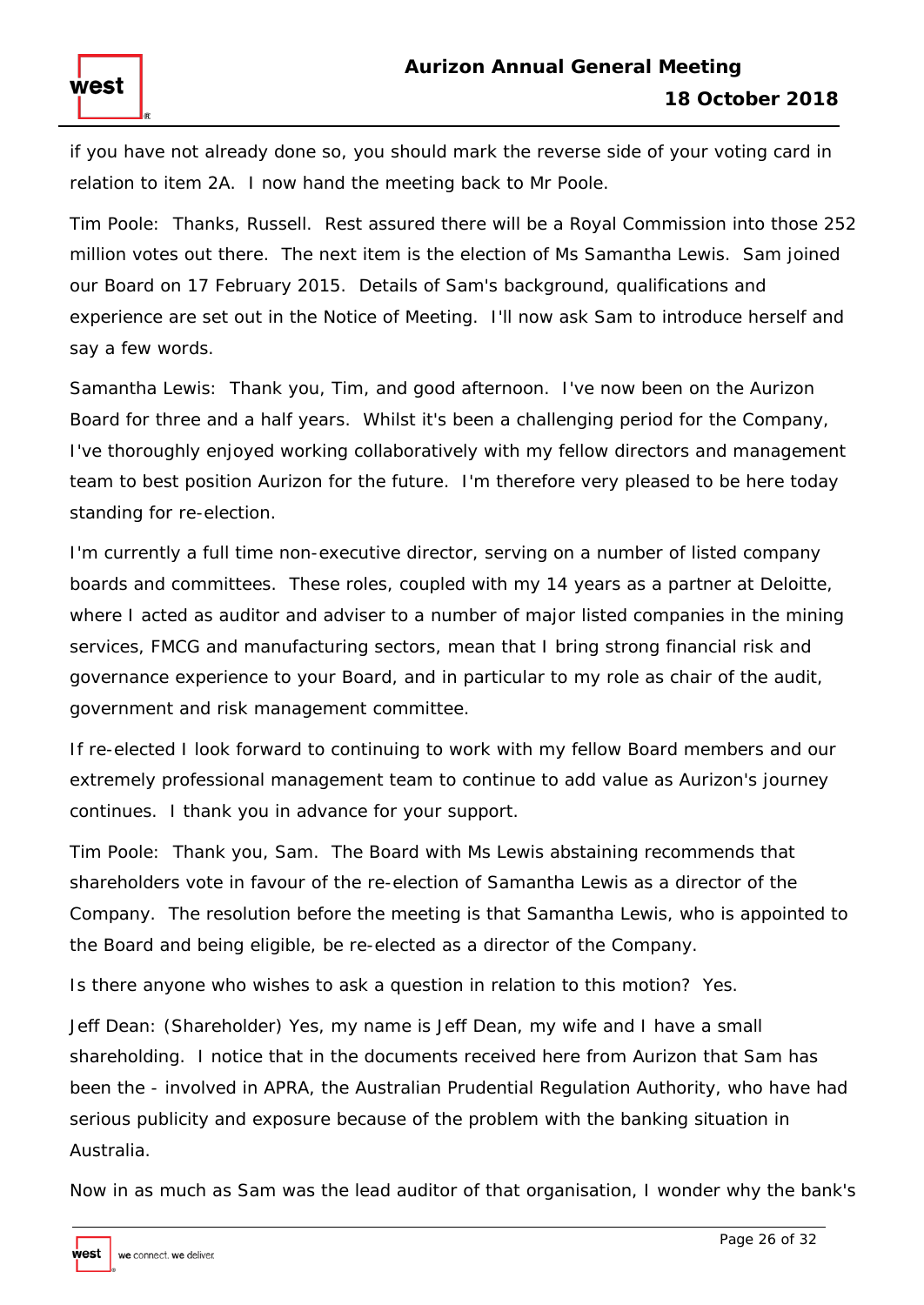got into such terrible trouble and had such a poor showing in the enquiry, when the Australian Prudential Regulation Authority should have been watching over these things in the bank. It seems that Sam had a leading role in seeing that the banks did perform properly.

I'm wondering with this sort of a blemish if you like, or shadow, whether she can make a moral and worthwhile contribution to Aurizon?

Tim Poole: Thank you, sir, for your question. I might get Sam just to clarify exactly what her role at APRA is which has only been in very recent times I might add. But I think it's going to be important for Sam just to clarify exactly what her role is at APRA, but before I do, can I say Sam is an exceptional director, she's an exceptional chair of our audit, governance and risk management committee, and we're absolutely lucky to have her on board. I just wanted to say that at the outset. Sam, you might just clarify what your role is at APRA, because it's not actually a prudential role.

Samantha Lewis: No, thank you, Mr Dean, for the question. My role at APRA, I don't actually sit in any executive committee, nor do I sit on their Board of Directors. I'm involved in the audit committee and their risk committee, which involves just a number of meetings a year. It's really looking at APRA's internal processes of how they manage their own governance, it is not involved in any prudential capacity in terms of I don't get involved in the regulation of the institutions that they regulate. I hope that clarifies.

Tim Poole: Thanks, Sam. Also, I think you mentioned that Sam might have been the auditor of APRA as well, which is not the case either, just to clarify in relation to that part of your question as well.

Jeff Dean: (Shareholder) Thank you both. I just want to congratulate you, Tim, on your fielding of the questions, it's impressive. I have been very disappointed with the banking performance in Australia, and also with the APRA's lack of ability to control their extravagance and illegal activities.

Tim Poole: We should have a chat about that over a cup of tea in 20 minutes or so. Thank you for your comments. Are there any other questions in relation to this item of business?

If there aren't any more question, I'll now put the resolution to the meeting. Displayed on the screens behind me are details of the proxies received in relation to the re-election of Ms Lewis. As this item will be determined by poll, if you have not already done so, you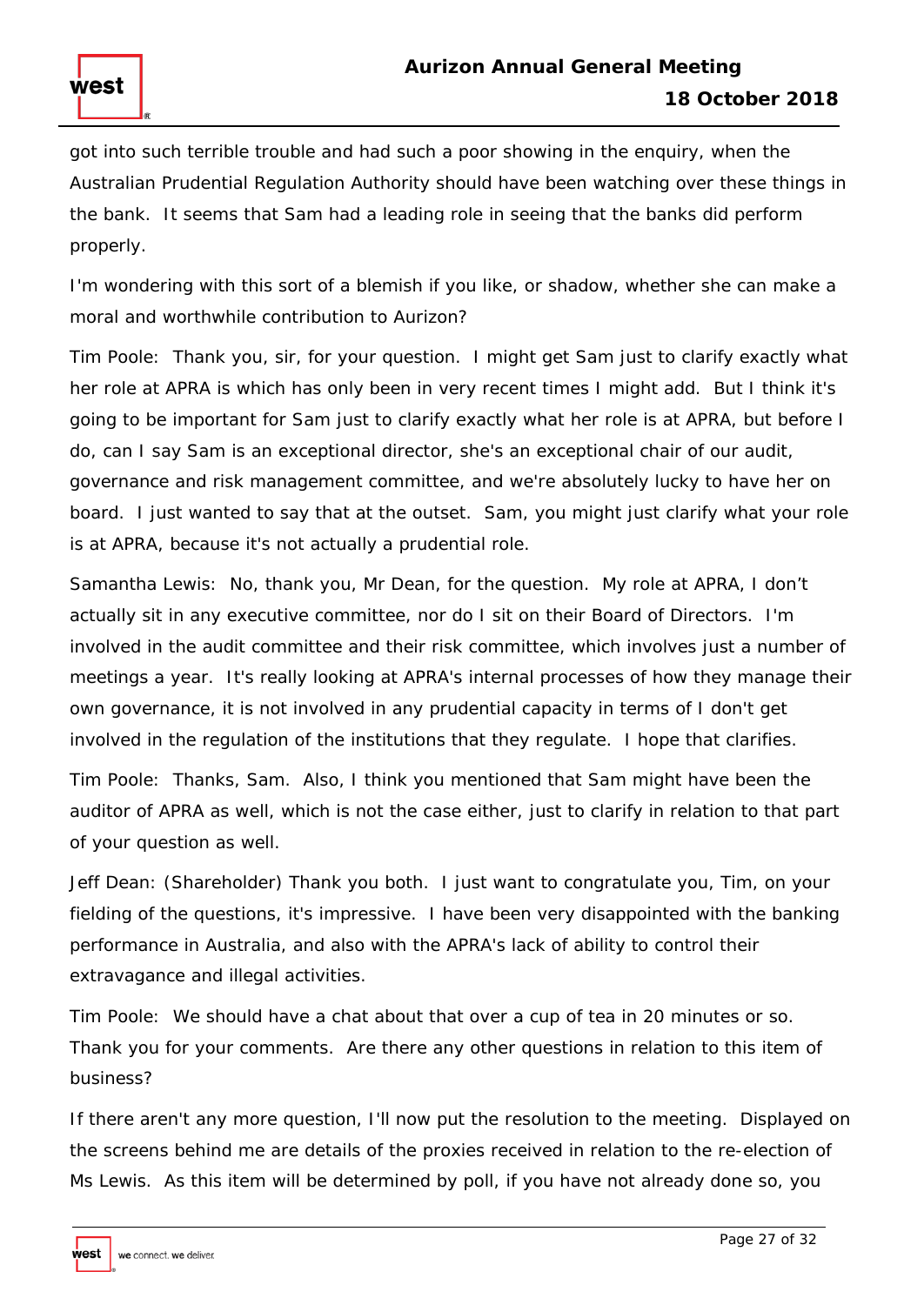should mark the reverse side of your voting card in relation to item 2B.

The next item is the election of Marcelo Bastos. Marcelo joined our Board on 15 November 2017. Details of Marcelo's background, qualifications and experience are set out in the Notice of Meeting. I'll now ask Marcelo to introduce himself, and also to say a few words. Thank you.

Marcelo Bastos: Different altitude here. Thanks, Tim. Thank you very much, and good afternoon to all our shareholders here with us today. I was delighted when I was invited to join the Board of Aurizon. I firmly believe it's a company I can make real contribution to as a non-executive director. I've been working in the mining industry for 32 years, the last 12 years I have been in Australia. I have been involved with a variety of commodities, including iron ore, gold, copper, nickel, zinc and coal. I've held positions including Director of Vale, CEO of BMA, and this is the largest of Aurizon's customers, President of Nickel Americas in Australia for BHP, and COO of MMG, which is a global mining company whose major shareholder is China Minmetals.

In these various roles I have had responsibility for oversight of all aspects of the mining business from feasibility to operations, and from mining to logistics and marketing. Within this broad exposure in the resources sector, safety aspects and operational improvement of capital-intensive business are part of my core skill set, and highly relevant for Aurizon.

Our Chairman, Tim Poole, asked me when I joined the Board to bring to Aurizon all of this experience across four continents, so that's my experience in operations, project implementation, development of new businesses. I should also note I'm currently a member of Aurizon's safety, health and environment committee, and a member of Aurizon's network board.

I'm also a non-executive director of two other ASX listed companies, Iluka Resources and Oz Minerals. I believe my background and experience leaves me well placed to make valuable contributions to the Company's future. I will be delighted to be elected as director by the shareholders today. Thank you very much.

Tim Poole: Thank you, Marcelo. The Board, with Mr Bastos abstaining, recommends that shareholders vote in favour of the election of Mr Marcelo Bastos as a director of the Company. The resolution before the meeting is that Marcela Bastos, who is appointed to the Board and being eligible, be elected as a director of the Company. Is there anyone who wishes to ask a question in relation to this motion?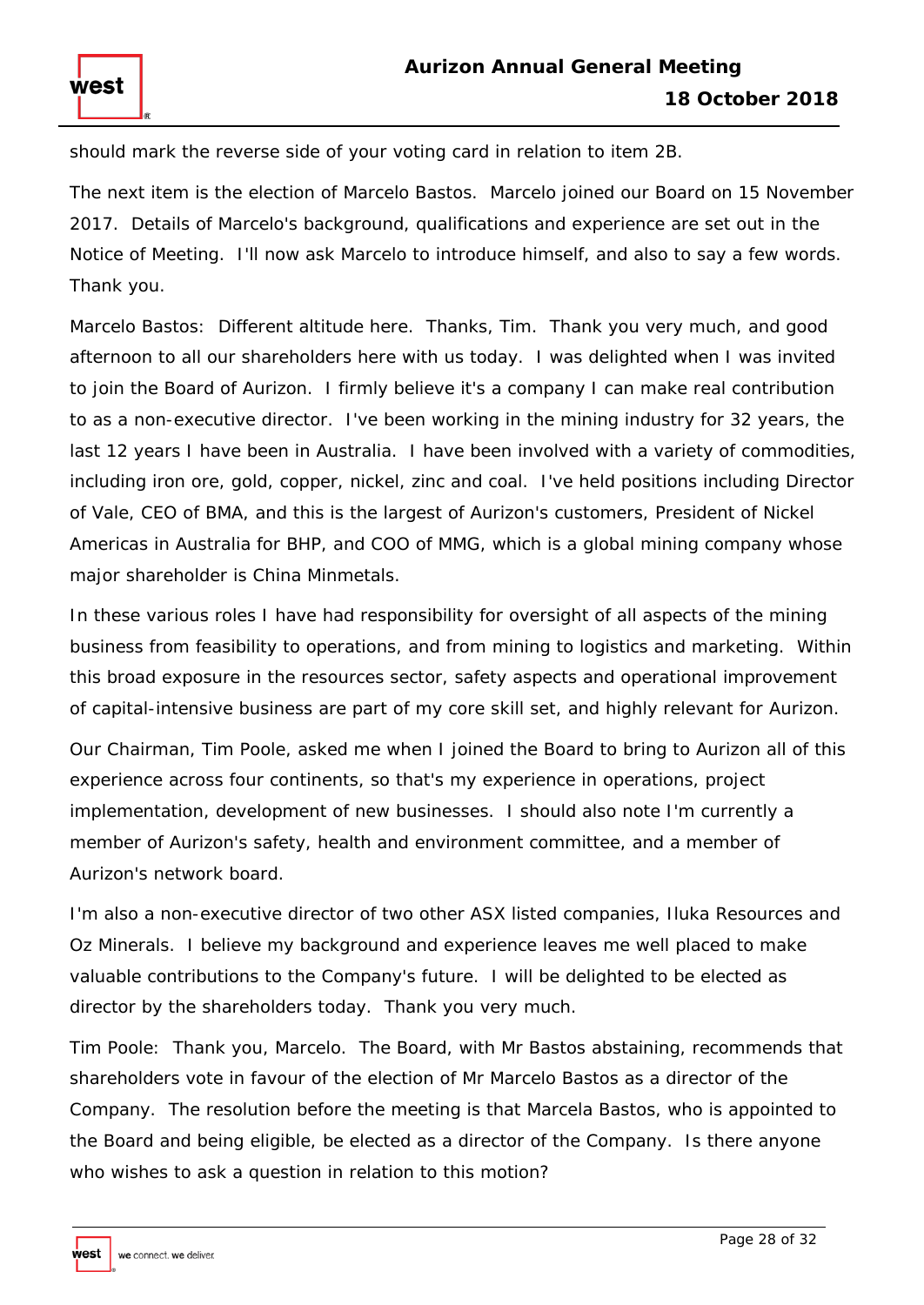If there aren't any questions, I'll now put the resolution to the meeting. Once again displayed on the screens behind me are details of the proxies received in relation to the election of Mr Bastos. As this item will also be determined by poll, if you have not already done so, you should mark the reverse side of your voting card in relation to item 2C.

Let's move onto item 3. Item 3 is an ordinary resolution, which relates to the grant of performance rights to the Managing Director and CEO. As explained in the Notice of Meeting on pages three and four, these performance rights will be granted in accordance with the terms and conditions of the Company's long-term incentive plan.

The resolution before the meeting is that approval be given for all purposes under the Corporations Act 2001, and the ASX listing rules including ASX listing rule 10.14, to issue to the Managing Director and CEO, Mr Andrew Harding, 459,911 performance rights pursuant to the Company's long-term incentive award to be termed the 2018 award, on the terms summarised in the explanatory notes to the Notice of Meeting.

The Board, with Mr Harding abstaining, considers the grant of performance rights to the Managing Director and CEO appropriate in all the circumstances and recommends that shareholders vote in favour of the grant. Is there anyone who wishes to ask a question in relation to this motion?

Yes, sir.

Ken Royal: (Shareholder) Thank you, Mr Chairman, Ken [Royal] is my name. Just a very quick question, maybe I'll need a bit of education on this. When you were working out the performance rights and the number to grant, I see that you used what you call the volume-weighted average price over a five-day period. I've got three other AGM things here, various companies around Australia, and they use very different periods to calculate that price, one is a 30 day, and another well-known company is 90 days - two of them are 90 days, and the other one is 30 days.

I'm wondering any reason why you just picked the five-day period to work out the number of performance rights?

Tim Poole: No, not really. It's just something that has been something we've done consistently. I think my antenna would go up if one year it was five days and the next it was 30 days, and the next is was 90 days, and then you're back to five days, because that might suggest that someone is trying to game the system. But if it's always been a certain way, and the Company is consistent with that, and that is its practice, then I think that's a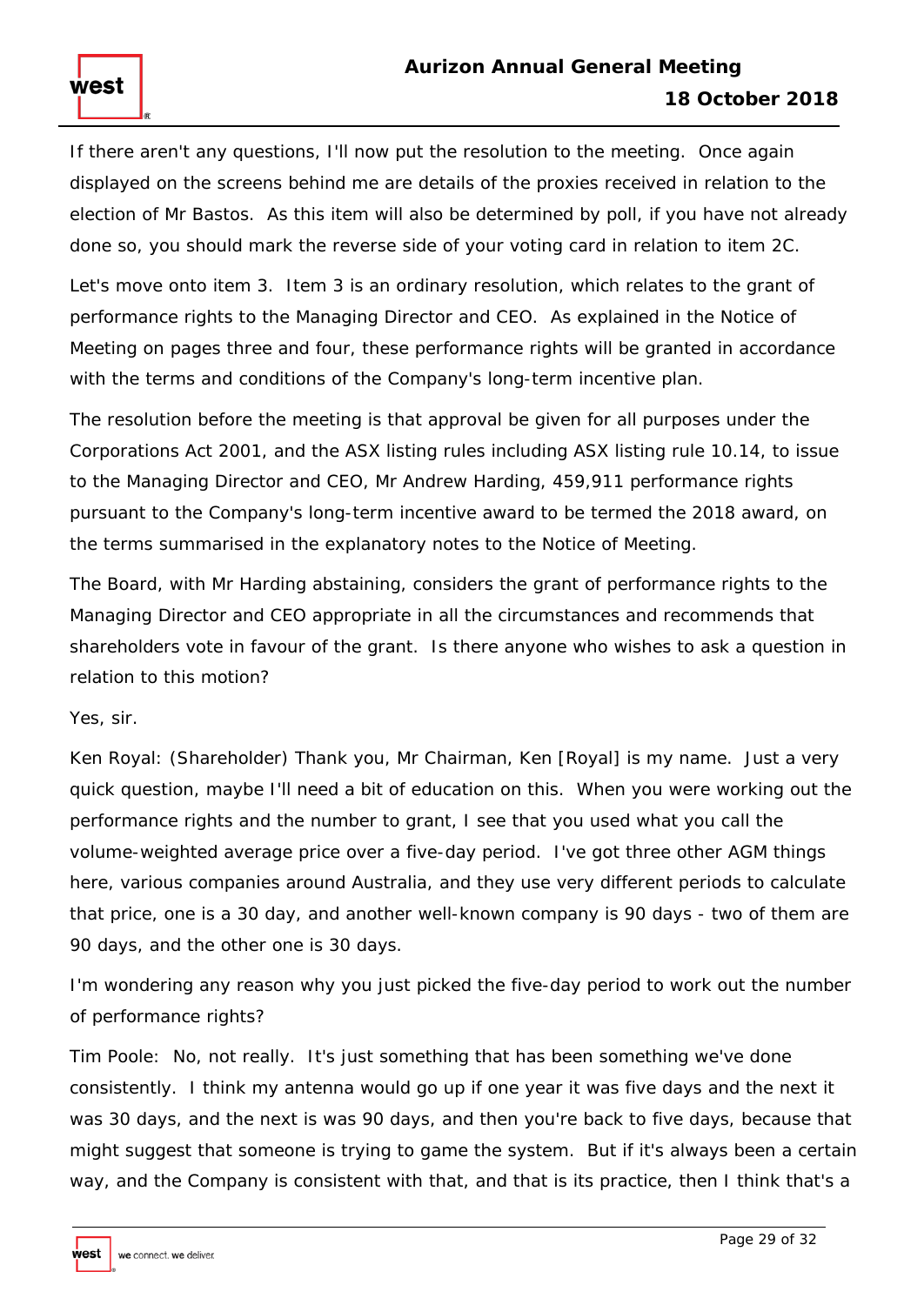reasonable basis.

west

I think the other thing that a number of institutions talk to us about is, whether the calculation is done based on a face value calculation, or a fair value calculation. Certainly from an institutional investor point of view, they prefer the face value way of doing it, which is what we do, and that's supported by the market as well. But as I say, I think consistency in approach and that's what we've tried to do. Thank you.

### Michael?

Michael Waterhouse: (Australian Shareholders Association) I promise this is my last comment. It's the thing that we're for this motion, the reason being it's transparent. Last year we approved the framework and all the five day, and the volume-weighted average, et cetera. We might have some discussions around whether it should be five, 10, et cetera. It doesn't matter, the fact is it's transparent, and that to me is the most important thing for shareholders, particularly retail shareholders, and that your report is transparent. You've spelled out all the hurdles, you've spelled out percentages, et cetera, and this is the maximum performance rights to be allowed for the CEO to compete for.

I'd like to give you one big tick, you're ahead of the game in terms of the general population of companies in terms of being transparent and fair. Whether the appropriate amount and everything else that comes, there's always a debate of how much money a person is getting paid for a fair day's pay for a fair day's work. I don't know what that number is where you cross that boundary in terms of quantity of money that people receive. But in terms it's all basically transparent and fair. Thank you.

Tim Poole: Thanks, Michael. You've also been pushing us to go longer with the LTI and we took that advice and we've gone to four years, so you've impacted us there, but thanks for your comments in relation to transparency. I've read way too many remuneration reports for my liking, and as you've highlighted I'm chair of too many companies, but in my experience Aurizon's remuneration report is as good as I've seen. Tina and Tim, who are responsible for that, and Kelly who works with them, are here today, and to a fantastic job. Congratulations, Tina, I think it's a great endorsement for what you guys do.

Are there any other questions on this motion? If there aren't, I'll now put the resolution to the meeting. Once again displayed on the screens behind me are the details of the proxies received in relation to item 3. I think it's important to note that the Company will disregard any votes cast on item 3 by Andrew Harding, and his closely related parties, except where that vote is cast as a proxy for a person who's entitled to vote and in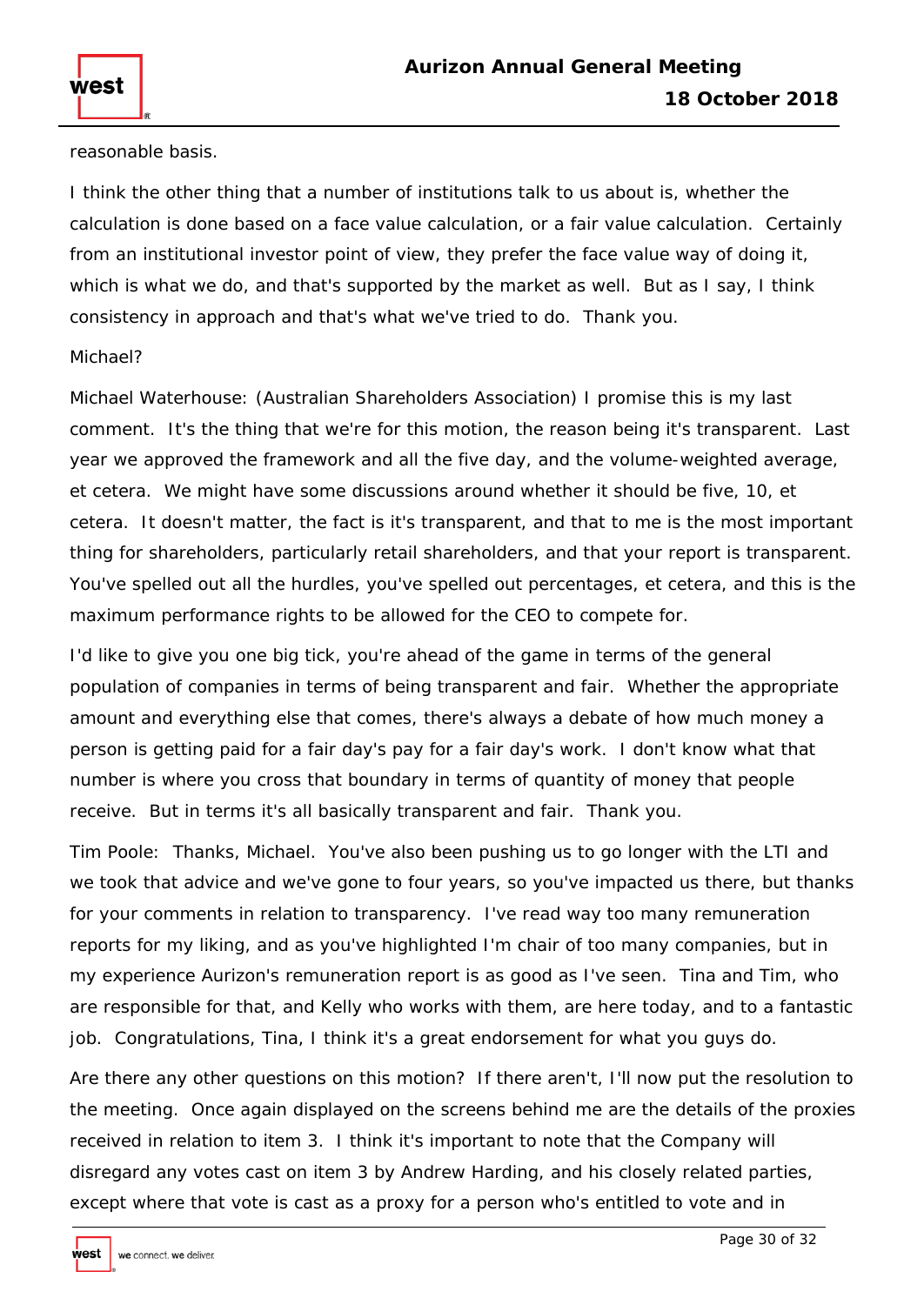accordance with the directions on the proxy form.

west

As this item will also be determined by poll, if you have not already done so you should mark the reverse side of your voting card in relation to item 3. Thank you.

Let's move onto item 4, which is the last of the items to be dealt with as part of the formal part of our meeting. Item 4 relates to the adoption of the remuneration report of the Company for the financial year ended 30 June 2018, and is set out on pages 25 to 38 of the 2018 annual report.

The remuneration report sets out the Board's remuneration policy for its executives, employees, and directors. The Company strives to ensure that its remuneration report is clear, transparent and demonstrates the Board's objective of ensuring the alignment of executive reward with the creation of shareholder value, and that current market practices have been duly considered in terms of both quantum and structure of the Company's remuneration framework.

The resolution before the meeting is that the remuneration report for the financial year ended 30 June 2018 be adopted. The Board unanimously recommends that shareholders vote in favour of adopting the remuneration report.

Is there anyone who wishes to ask a question in relation to this motion? If there aren't any questions, I'll now put the resolution to the meeting. Displayed on the screens behind me are details of the proxies received in relation to item 4. The Company will disregard any votes cast on item 4 by all the key management personnel and their closely related parties, except where that vote is cast by them as a proxy for a person who's entitled to vote, and in accordance with the directions on the voting card.

Once again, as this item will be determined by poll, if you have not already done so you should mark the reverse side of your voting card in relation to item 4.

Ladies and gentlemen, this completes discussion of all the resolutions contained in the Notice of Meeting. Could all shareholders please complete and sign their voting cards as required, and ensure they place their completed voting cards into the ballot boxes held by Computershare attendants as you leave the meeting. If you require assistance, please raise your hands and a representative from Computershare will be delighted to come and assist you.

Given that's probably enough time to complete our voting cards, I'll now close the poll. The results of the voting will be notified to the ASX in accordance with the Corporations Act